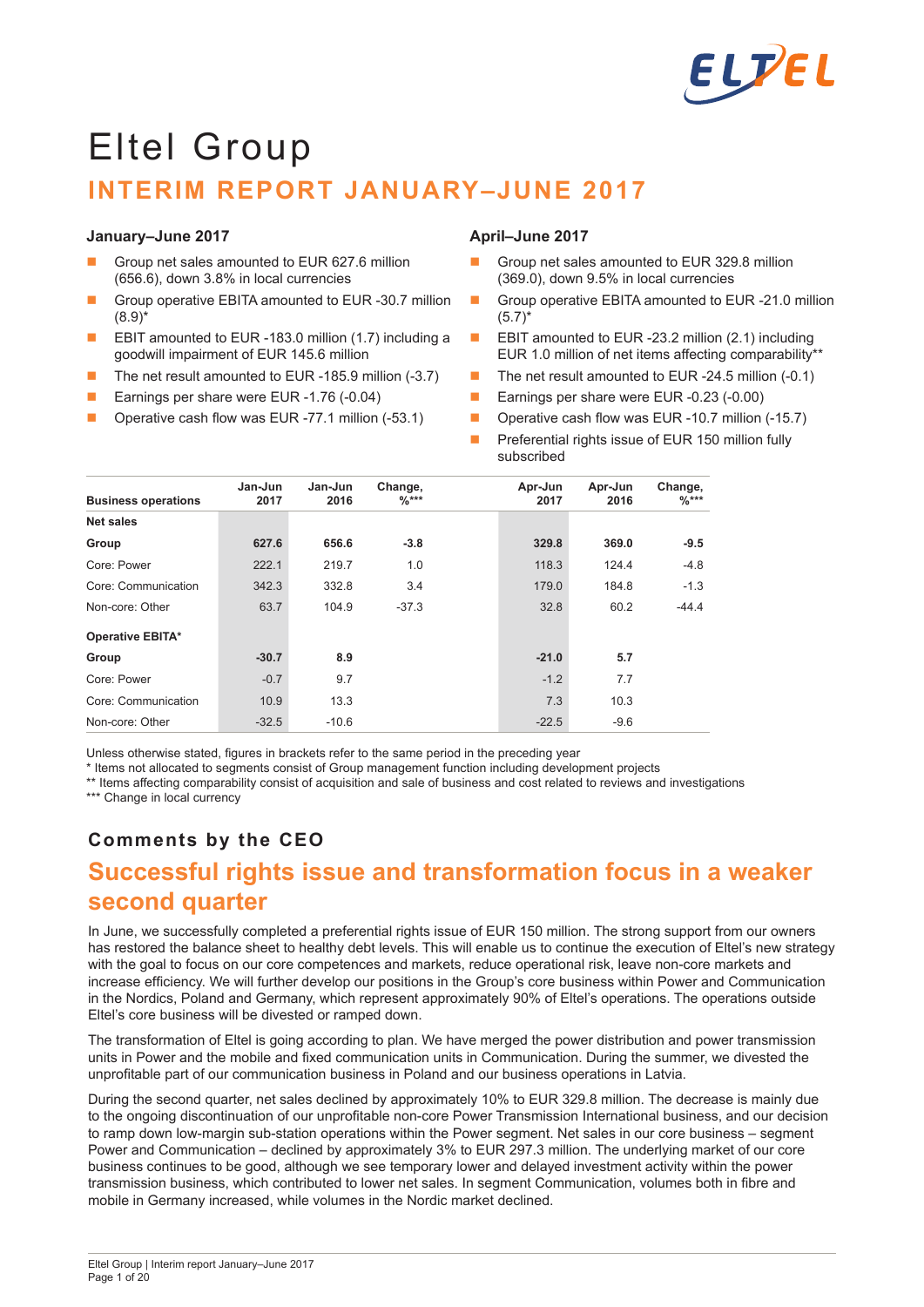Operative EBITA amounted to EUR -21.0 million. The operative EBITA in Eltel's core business amounted to EUR 6.1 million, but the result in Power was weakened by lower net sales and costs for internal measures to increase efficiency. The non-core businesses accounted for a loss of EUR 22.5 million, including a negative contribution of EUR 18.4 million from Power Transmission International due to the ongoing ramp down of the business. During the first six months of 2017, EUR 26.4 million of the estimated total EUR 40 million of costs and provisions related to the ongoing discontinuation of this business was recorded.

The transformation agenda for the remainder of 2017 and 2018 is clear. We will continue the organisational transformation in order to improve efficiencies and adapt the organisation to the new strategy to secure our long-term profitability targets. In addition, we continue our efforts to strengthen internal governance and control. By the end of 2018 we expect to see effects of synergies and growth within our core business areas.

Håkan Kirstein, President and CEO

### **IMPORTANT EVENTS DURING THE SECOND QUARTER 2017**

- **In April, Eltel decided to merge part of its aviation and security business with the Communication business and** divest the remaining Swedish aviation and security businesses
- In May, Eltel decided to discontinue its unprofitable Power Transmission International business
- In May, Eltel's Board of Directors filed a report to the police regarding former CEO Axel Hjärne
- In June, Eltel's new Board of Directors decided on revised financial targets
- In June, Eltel's preferential rights issue of EUR 150 million was successfully completed and fully subscribed
- In June, Eltel divested part of its communication business in Poland
- In June, Petter Traaholt was appointed new CFO and replaced interim CFO Lars Nilsson

#### **IMPORTANT EVENTS AFTER THE REPORTING PERIOD**

- **In July, Eltel's Power business signed a new multi-year building agreement with Ellevio in Sweden**
- $\blacksquare$  In July, Eltel sold its business operations in Latvia
- In July, Eltel repaid EUR 110.7 million of its bank term loans

# **KEY FIGURES**

| <b>EUR million</b>                                                        | Apr-Jun<br>2017 | Apr-Jun<br>2016          | Jan-Jun<br>2017 | Jan-Jun<br>2016 | Jan-Dec<br>2016 | <b>Rolling</b><br>12-month |
|---------------------------------------------------------------------------|-----------------|--------------------------|-----------------|-----------------|-----------------|----------------------------|
| Net sales                                                                 | 329.8           | 369.0                    | 627.6           | 656.6           | 1,399.8         | 1,370.9                    |
| Net sales growth, %                                                       | $-10.6$         | 19.9                     | $-4.4$          | 20.1            | 11.6            | 0.5                        |
| Organic net sales growth, %*                                              | $-9.5$          | 3.5                      | $-3.8$          | 3.2             | 1.8             | N/A                        |
| Operative EBITA                                                           | $-21.0$         | 5.7                      | $-30.7$         | 8.9             | 2.1             | $-37.6$                    |
| Operative EBITA margin, %                                                 | $-6.4$          | 1.6                      | $-4.9$          | 1.4             | 0.1             | $-2.7$                     |
| Items affecting comparability                                             | 1.0             | $\overline{\phantom{a}}$ | 0.0             |                 |                 | 0.0                        |
| <b>EBITA</b>                                                              | $-20.0$         | 5.7                      | $-30.8$         | 8.9             | 2.1             | $-37.6$                    |
| EBITA margin, %                                                           | $-6.1$          | 1.6                      | $-4.9$          | 1.4             | 0.1             | $-2.7$                     |
| Amortisation of acquisition-related intangible assets                     | $-3.1$          | $-3.6$                   | $-6.6$          | $-7.2$          | $-14.4$         | $-13.9$                    |
| Impairment of goodwill and other acquisition-related intangible<br>assets |                 |                          | $-145.6$        |                 | $-55.0$         | $-200.6$                   |
| Operating result (EBIT)                                                   | $-23.2$         | 2.1                      | $-183.0$        | 1.7             | $-67.4$         | $-252.1$                   |
| EBIT margin, %                                                            | $-7.0$          | 0.6                      | $-29.2$         | 0.3             | $-4.8$          | $-18.4$                    |
| Result after financial items                                              | $-27.3$         | $-0.3$                   | $-190.2$        | $-4.4$          | $-80.0$         | $-265.8$                   |
| Net result for the period                                                 | $-24.5$         | $-0.1$                   | $-185.9$        | $-3.7$          | $-82.2$         | $-264.4$                   |
| Earnings per share EUR, basic***                                          | $-0.23$         | $-0.00$                  | $-1.76$         | $-0.04$         | $-0.79$         | $-2.52$                    |
| Earnings per share EUR, diluted***                                        | $-0.23$         | $-0.00$                  | $-1.76$         | $-0.04$         | $-0.79$         | $-2.52$                    |
| Leverage ratio**                                                          | N/A             | 3.6                      | N/A             | 3.6             | 13.2            | N/A                        |
| Operative cash flow                                                       | $-10.7$         | $-15.7$                  | $-77.1$         | $-53.1$         | $-8.0$          | $-32.0$                    |
| Cash conversion, %**                                                      | N/A             | 68.8                     | N/A             | 68.8            | $-387.4$        | N/A                        |
| Number of personnel, end of period                                        | 8,685           | 9,674                    | 8,685           | 9,674           | 9,465           | 8,685                      |

\* Organic net sales are presented with comparable exchange rates

\*\* Calculated on a rolling 12-month basis

\*\*\* Shares issued in the preferential rights issue were registered on 7 July 2017 Please see page 18 for definitions of the key ratios.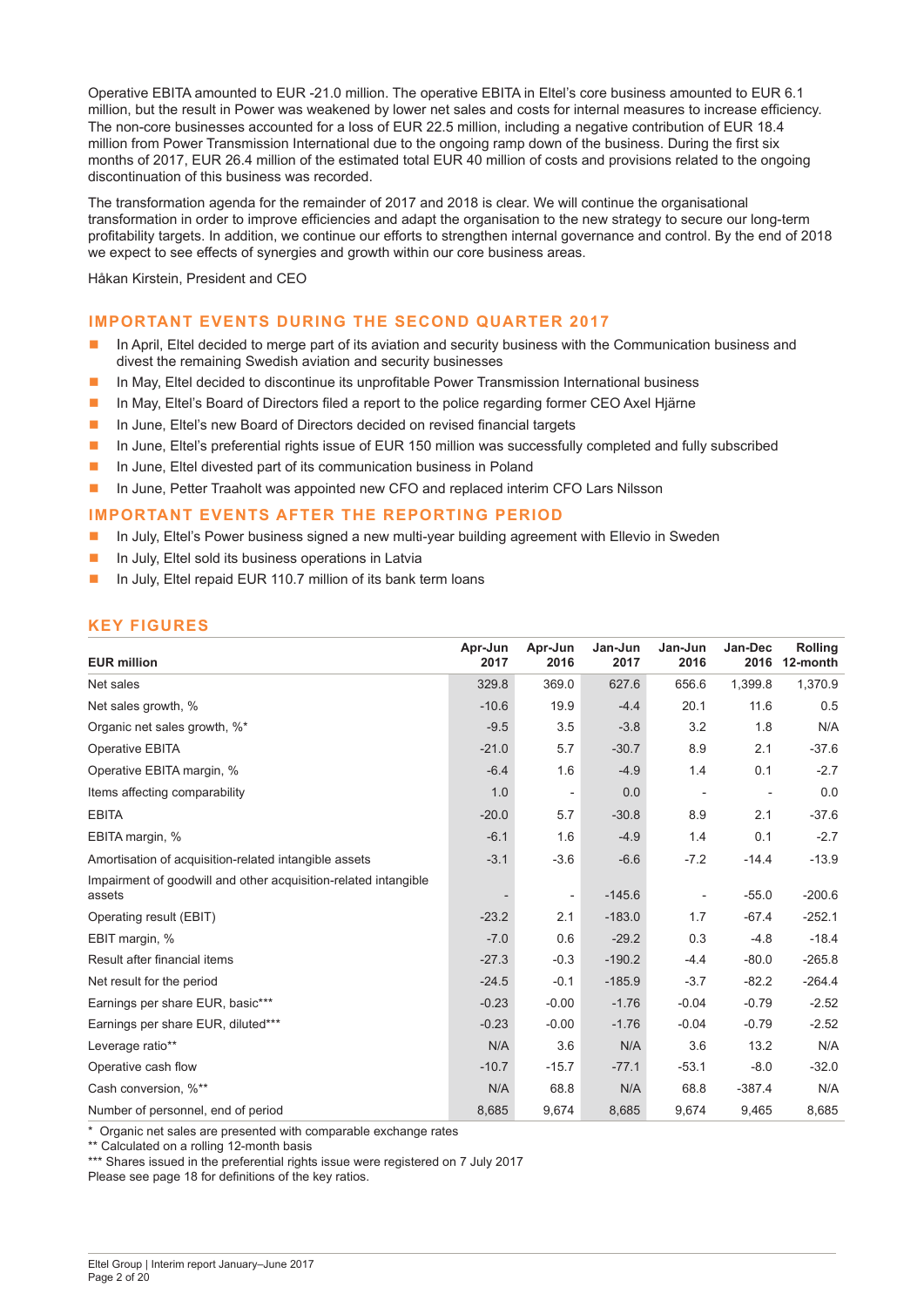# Group performance

# **Sales and financial results**

### **NET SALES**

#### **January–June 2017 compared to the same period in 2016**

In local currencies, net sales for the Eltel Group decreased by 3.8%. Reported net sales declined by 4.4% to EUR 627.6 million (656.6). Eltel Group's business operations are divided into two reportable segments, Power and Communication and the remaining business operations are presented under Other. Eltel's core business, reported in the Power and Communication segments, showed modest net sales growth during the first six months of 2017. In the Communication segment, growth was driven by fibre roll-outs in the Nordics, particularly in Norway, and in Germany. In the Power segment, net sales growth was related to smart metering installations, mainly in the Nordics. However, growth in the core business was offset by significantly lower net sales reported in Other.

In the first half of 2017, the Communication segment accounted for 54.5% (50.6) of Group net sales, the Power segment for 35.4% (33.4), and Other for 10.1% (16.0).

Compared with the level at the end of 2016, Eltel's committed order backlog decreased to EUR 786 million (31 Dec 2016: 845) at the end of June 2017. The decline is explained by lower order intake mainly in the Power segment and declined order backlog in Other due to the ongoing discontinuation and divestment of operations. In the Communication segment, the order backlog was flat. The committed order backlog comprises the total value of committed orders received but not yet recognised as sales. This is mainly related to project orders with a delivery time of two to five years and also includes committed orders in frame agreements.

#### **April–June 2017 compared to the same period in 2016**

In local currencies, net sales for the Eltel Group decreased by 9.5%. Reported net sales declined by 10.6% to EUR 329.8 million (369.0). Net sales in Power and Communication decreased slightly, while net sales in Other showed the clearly largest decrease, due to lower volumes in Power Transmission International and the rail business as a consequence of the ongoing discontinuation and divestment of these operations. Net sales in the Power segment were affected by lower activity in the power transmission business in Germany and Poland, while slightly reduced production volumes in Norway and Sweden impacted net sales in the Communication segment.

# **FINANCIAL RESULTS**

#### **January–June 2017 compared to the same period in 2016**

The Eltel Group's operative EBITA decreased to EUR -30.7 million (8.9), representing -4.9% of net sales (1.4). The negative result is mainly a consequence of the loss-making non-core businesses reported in Other, with a negative contribution to Group operative EBITA of EUR 32.5 million. The largest part of the negative result, EUR 26.4 million, was related to costs and provisions of the discontinuation and project ramp down in Power Transmission International. As previously communicated, Eltel estimates the total ramp down cost of this business to be EUR 40 million whereof the main part is expected to occur in 2017 and the remainder in 2018. In addition, operative EBITA was negatively impacted by increased Group costs for several development projects and weaker performance in the power transmission business in the Power segment. This more than offset the positive result in the Communication segment.

Group EBITA declined to EUR -30.8 million (8.9). Net items affecting EBITA comparability amounted to EUR 0.0 million, comprising EUR 3.0 million of positive impact from acquisition earn-out adjustment netted with EUR 1.7 million cost of sale of business as well as EUR 1.4 million costs related to reviews and investigations. In the first quarter 2017, impairment of EUR 145.6 million was recognised in the value of goodwill and related intangible assets based on decisions of lower risk exposure and consequently lower growth expectations in the power transmission business as well as lower noted market value of the rail business to be divested. The impairment had no impact on cash flow or leverage ratio (Net debt/adjusted EBITDA). Amortisation of acquisition-related intangible assets amounted to EUR 6.6 million (7.2).

Net financial expenses amounted to EUR 7.2 million (6.1). The increase in net financial expenses is mainly related to higher interest costs. In May 2017, Eltel and its bank consortium agreed on revised financing terms until the end of 2018. The agreement was subject to the EUR 150 million preferential rights issue which was successfully completed in June 2017. Gross proceeds from the rights issue totalled EUR 153.9 million and net proceeds of EUR 149.7 million. Rights issue costs recorded in equity in the second quarter amounted to EUR 4.2 million (EUR 3.3 million after tax).

The taxes for the period amounted to EUR +4.3 million (+0.7), mainly as a consequence of the negative results for the





period. The net result for the January–June 2017 period was EUR -185.9 million (-3.7).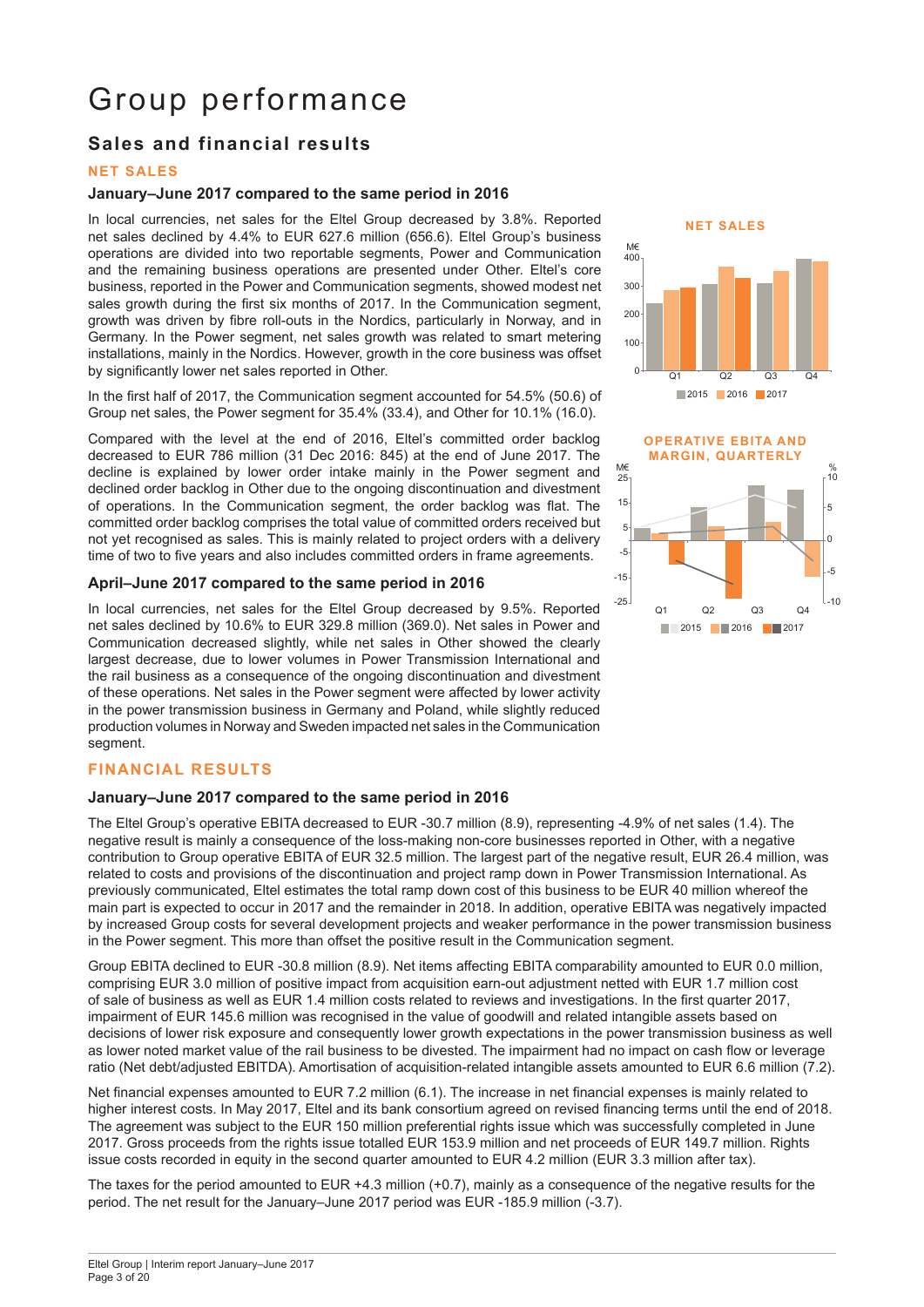# **April–June 2017 compared to the same period in 2016**

The Eltel Group's operative EBITA decreased to EUR -21.0 million (5.7), representing -6.4% of net sales (1.6). The Communication segment had a positive impact on the Group operative EBITA while the Power segment recorded a slight loss. The main reason for the deterioration in the result was the EUR 18.4 million loss recorded in Power Transmission International (Other) as a consequence of the ongoing ramp down of this business. Further weak performance in the rail business (Other) also affected operative EBITA.

Group EBITA declined to EUR -20.0 million (5.7). EBITA was positively impacted by items affecting comparability of EUR 1.0 million comprising the net impact from acquisition, EUR 3.0 million, and loss of EUR 1.7 million on sale of business, and costs related to reviews and investigations, EUR 0.3 million. A loss of EUR 1.7 million was recorded related to the divestment of Eltel's telecom maintenance service operations in Poland and the valuation of the power business in Latvia as held for sale. Amortisation of acquisition-related intangible assets amounted to EUR 3.1 million (3.6).

Net financial expenses amounted to EUR 4.1 million (2.4). The increase in net financial expenses is mainly related to higher interest costs. In May 2017, Eltel and its bank consortium agreed on revised financing terms until the end of 2018. The agreement was subject to the EUR 150 million preferential rights issue which was successfully completed in June 2017. Gross proceeds from the rights issue totalled EUR 153.9 million and net proceeds amounted to EUR 149.7 million. Rights issue costs recorded in equity in the second quarter totalled to EUR 4.2 million.

The taxes for the period amounted to EUR +2.7 million (+0.2), mainly as a result of the negative results for the period. The net result for the April–June 2017 was EUR -24.5 million (-0.1).

### **Operating environment**

#### **Power**

Market demand in the power segment is underpinned by strong long-term drivers and the operating environment is characterised by long-term investment plans. In the power transmission market, public tender requests are based on the extensive investment plans announced by transmission system operators in most of Eltel's markets. However, in the latter part of 2016 and at the beginning of 2017, project deferrals for substations were noted in the Swedish, Polish and German markets while power transmission investments for overhead lines, especially in Norway, remained at a favourable level. Competition remained intense and price competition persisted, mainly due to the current situation of lower market volumes. In the power distribution sector, a high level of market activity was noted, particularly in Finland. Distribution system operators in Norway and Denmark are investing in smart metering in the next few years and, in Germany, the adjustment of metering according to the new gas specification shows signs of good growth. In Sweden, a new regulation model is expected to increase power transmission and power distribution network investment levels.

#### **Communication**

While the market conditions in communication are strong, there is some variation among geographies and technologies. The communication sector continues to be driven mainly by optic fibre deployment and mobile roll-outs. In Sweden, demand for fibre deployment is experiencing a gradual transition from larger roll-out projects to a greater volume of upsales and related services. In the rest of the Nordics, fibre deployment is anticipated to continue at a good level. Despite current delays in investment plans, demand for fibre deployment is expected to grow in Poland and Germany in the coming years. In the Nordics, operators are less willing to invest in the copper network due to the ongoing copper churn rate. In the mobile communication sector, the peak for 4G roll-outs has passed in the Nordics, while market demand for 4G roll-outs continues to provide opportunities in central Europe. In Germany, announced investment plans are at a high level, although some delays in mobile communication have been noted in roll-out plans.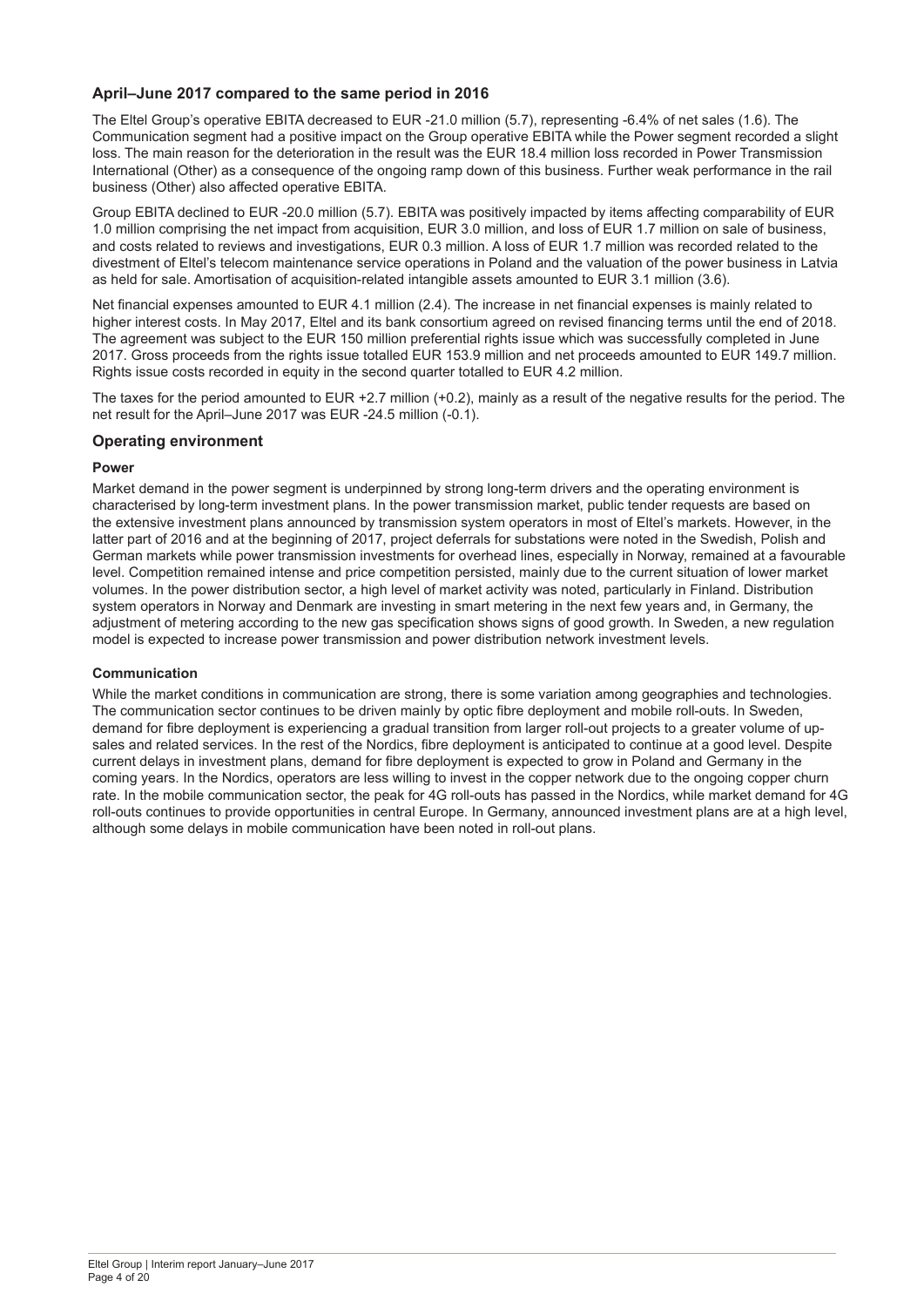# **Balance sheet and cash flow**

# **BALANCE SHEET AND FINANCIAL POSITION**

### **30 June 2017**

At the end of June 2017, interest-bearing liabilities totalled EUR 299.0 million (283.6), of which EUR 120.6 million (231.7) were non-current and EUR 178.4 million (51.9) were current. Cash and cash equivalents amounted to EUR 161.8 million (50.9). Interest-bearing net debt totalled EUR 138.4 million (234.1).

On 1 June 2017, Eltel's 2017 Annual General Meeting resolved upon a preferential rights issue. The rights issue was fully subscribed for in June 2017, thereby raising proceeds of approximately EUR 150 million and increasing the share capital by EUR 94,735,011 to EUR 158,433,250. Following the registration of the rights issue by the Swedish Companies Registration Office on 7 July 2017, the number of Eltel's ordinary shares increased by 93,936,357 to 156,560,595.

In May 2017, Eltel and its bank consortium agreed on revised financing terms until the end of 2018. According to the revised terms, effective from the third quarter 2017, the covenant is based on Eltel's profitability (adjusted EBITDA). The agreement was subject to the EUR 150 million preferential rights issue which was successfully completed and fully subscribed for in June 2017.

On 4 July 2017, Eltel repaid EUR 110.7 million of its bank term loans.

### **INTEREST-BEARING LIABILITIES AND NET DEBT**

| <b>EUR million</b>                          | 30 Jun<br>2017 | 30 Jun<br>2016 | 31 Dec<br>2016 |
|---------------------------------------------|----------------|----------------|----------------|
| Interest-bearing debt in balance sheet      | 299.0          | 283.6          | 283.5          |
| Allocation of effective interest to periods | 1.1            | 1.4            | 1.8            |
| Less cash and cash equivalents              | $-161.8$       | $-50.9$        | $-85.2$        |
| Net debt                                    | 138.4          | 234.1          | 200.1          |

At the end of the second quarter, available liquidity reserves amounted to EUR 259.9 million (156.7). On the same date, EUR 53 million of Eltel's EUR 100 million commercial paper programme was utilised. The Group's equity ratio was 33.0% (40.3) at the end of June 2017. The revised financing terms agreed on with Eltel's bank consortium in May 2017 include a new temporary revolving credit facility of EUR 20 million, effective from July 2017, with utilisation purpose to cover costs for ongoing restructuring.

At the end of the second quarter, guarantees based on contractual commercial commitments and pension liabilities issued by banks, other financial institutions and the Parent Company amounted to EUR 342.3 million (381.0). This amount included advance and other payment security guarantees.

# **CASH FLOW AND CASH CONVERSION**

#### **January–June 2017**

Eltel's operative cash flow was EUR -77.1 million (-53.1), mainly as a consequence of higher net working capital compared to the situation at the end of 2016 and the negative result in the first six months of 2017. Ongoing power projects in Poland that are working-capital intensive are expected to continue to create volatility in net working capital going forward.

Cash flow from operating activities was EUR -72.8 million (-45.3), including a negative impact of EUR -48.2 million (-62.0) from the change in net working capital. Cash flow from financial items and taxes was EUR -8.1 million (-6.4). Net capital expenditure, mainly replacement investments, amounted to EUR 4.5 million (6.6). Cash flow for acquisitions and disposal of business amounted to EUR -7.9 million (-18.4) mainly related to earn-out payments from previous acquisitions and also divestment of the telecom maintenance service operations in Poland. Net proceeds from the issuance of share capital amounted to EUR 152.2 million and the utilisation of short-term financial facilities amounted to EUR 18.2 million.

# **Seasonality during the calendar year**

# **DISTRIBUTION OF SALES AND EARNINGS DURING THE FINANCIAL YEAR**

Eltel's businesses are generally characterised by seasonal patterns and cyclicality of the project business that adds volatility to net sales, EBITA and cash flow. Seasonality is normally driven by a number of factors, including weather conditions, the timing of customer order placements and completion of work phases towards the end of the month, particularly for larger projects. The Eltel Group has historically reported higher revenues and operating profit in the second half of the year. Net sales and EBITA by quarter are presented in the graphs on page 3. Cash flow has historically displayed a strong seasonal pattern, with weaker cash flow recorded during the period until the end of the third quarter due to higher production activity. At the end of the year, as production volumes decrease, cash flow has normally been stronger. For more details, please refer to quarterly key financial figures for the Group on page 17.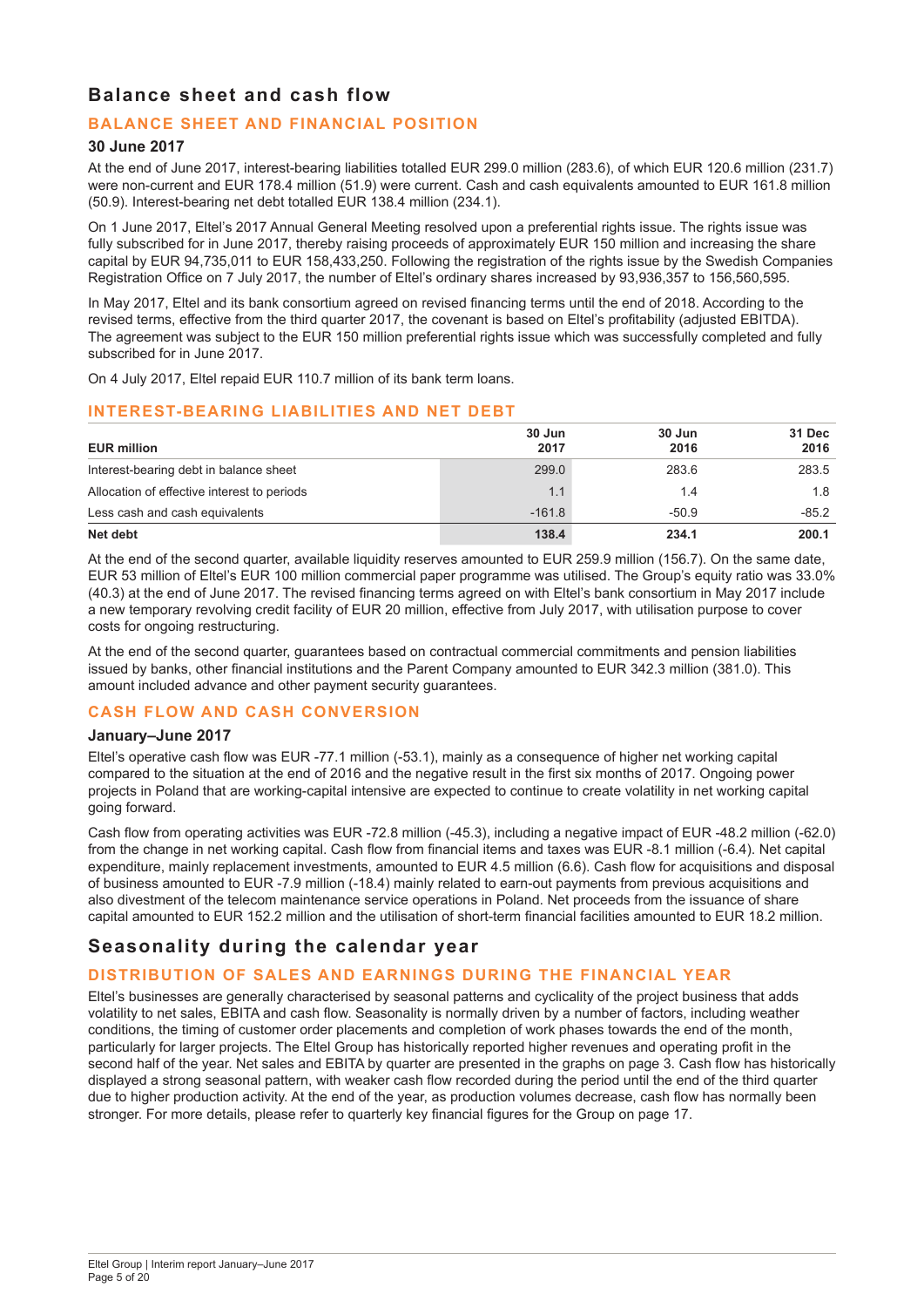# Segment information

#### **Strategic changes impacting Eltel's segment reporting in 2017**

In 2017, Eltel Group has decided on several strategic changes in the business structure. As of 1 January 2017, Group operations are divided into two reportable segments, Power and Communication and the remaining business operations are presented under Other, previously reported as the Transport & Security business segment. All information in this report is presented based on the new segment structure.



#### **POWER**

The Power segment provides network maintenance services, upgrade work and project business to national transmission system operators and distribution network owners. The Power segment comprises Eltel's power transmission business in the Nordics, Poland, Germany and the UK as well as the power distribution business in the Nordics and Germany. Eltel's power distribution business in the Baltics is reported in the Power segment. However, the plan is to divest the operations in the Baltics. As of the first quarter of 2017, this segment no longer includes the Power Transmission International unit with power transmission projects that are mainly located in Africa. As of 1 January 2017, these are reported in Other. The Power segment is characterised by long-term customer relationships, with a continuous order flow generated through frame agreements and projects. Demand in the sector is typically driven by increased power grid availability requirements and regulatory demands rather than by GDP. The majority of this business consists of upgrades and project-based work. Upgrade assignments are typically completed within a few months, while project agreements normally last for two to three years. The length of frame agreements is typically three to five years.

| <b>EUR million</b>        | Apr-Jun<br>2017 | Apr-Jun<br>2016 | Jan-Jun<br>2017 | Jan-Jun<br>2016 | <b>Jan-Dec</b><br>2016 |
|---------------------------|-----------------|-----------------|-----------------|-----------------|------------------------|
| Net sales                 | 118.3           | 124.4           | 222.1           | 219.7           | 486.9                  |
| Operative EBITA           | $-1.2$          | 7.7             | $-0.7$          | 9.7             | 15.1                   |
| Operative EBITA margin, % | $-1.0$          | 6.2             | $-0.3$          | 4.4             | 3.1                    |
| Number of employees       | 2.963           | 3.036           | 2.963           | 3.036           | 2,888                  |

Foreign currency translation effect included in net sales was EUR -0.1 million for the quarter and EUR 0.2 million for Jan-Jun 2017

#### **January–June 2017 compared to the same period in 2016**

In local currencies, net sales for the Power segment increased by 1.0%. Reported net sales rose by 1.1% to EUR 222.1 million (219.7). The increase in net sales was mainly attributable to strong performance with a good pace in smart meter installations in Norway and Denmark and higher net sales in the power distribution business in Finland. However, the good growth was offset by reduced volumes in power transmission projects in Germany and Poland as a consequence of lower market activity and previous weaker order intake. Somewhat lower volumes in power distribution projects in Sweden also contributed impacted net sales.

Operative EBITA decreased to EUR -0.7 million (9.7) and the operative EBITA margin was -0.3% (4.4). The positive impact from the power distribution business in Finland and smart meter installations in Norway was offset by lower production in Germany, phasing of revenues in power transmission in Poland and weak performance in power transmission projects in the Nordics. Margin revisions in certain power distribution contracts in Sweden also contributed negatively to the result.

#### **April–June 2017 compared to the same period in 2016**

In local currencies, net sales for the Power segment decreased by 4.8%. Reported net sales declined by 4.9% to EUR 118.3 million (124.4). The smart metering business in Norway and Denmark and gas metering installations in Germany continued to show good growth. The decrease in net sales was driven by phasing and lower production volumes in power transmission in Poland and Germany and the ongoing selective ramp down of Eltel's substation business in Germany and the Nordics.

Operative EBITA decreased to EUR -1.2 million (7.7) and the operative EBITA margin was -1.0% (6.2). The negative result was mainly a consequence of lower performance and margin revisions in certain power transmission projects in the Nordics. In addition, the ongoing ramp down of Eltel's substation business in Germany and the Nordics as well as the restructuring and merger of the power businesses into one business unit increased cost during the second quarter. Restructuring costs are expected to continue to impact profitability in the Power segment in the coming quarters.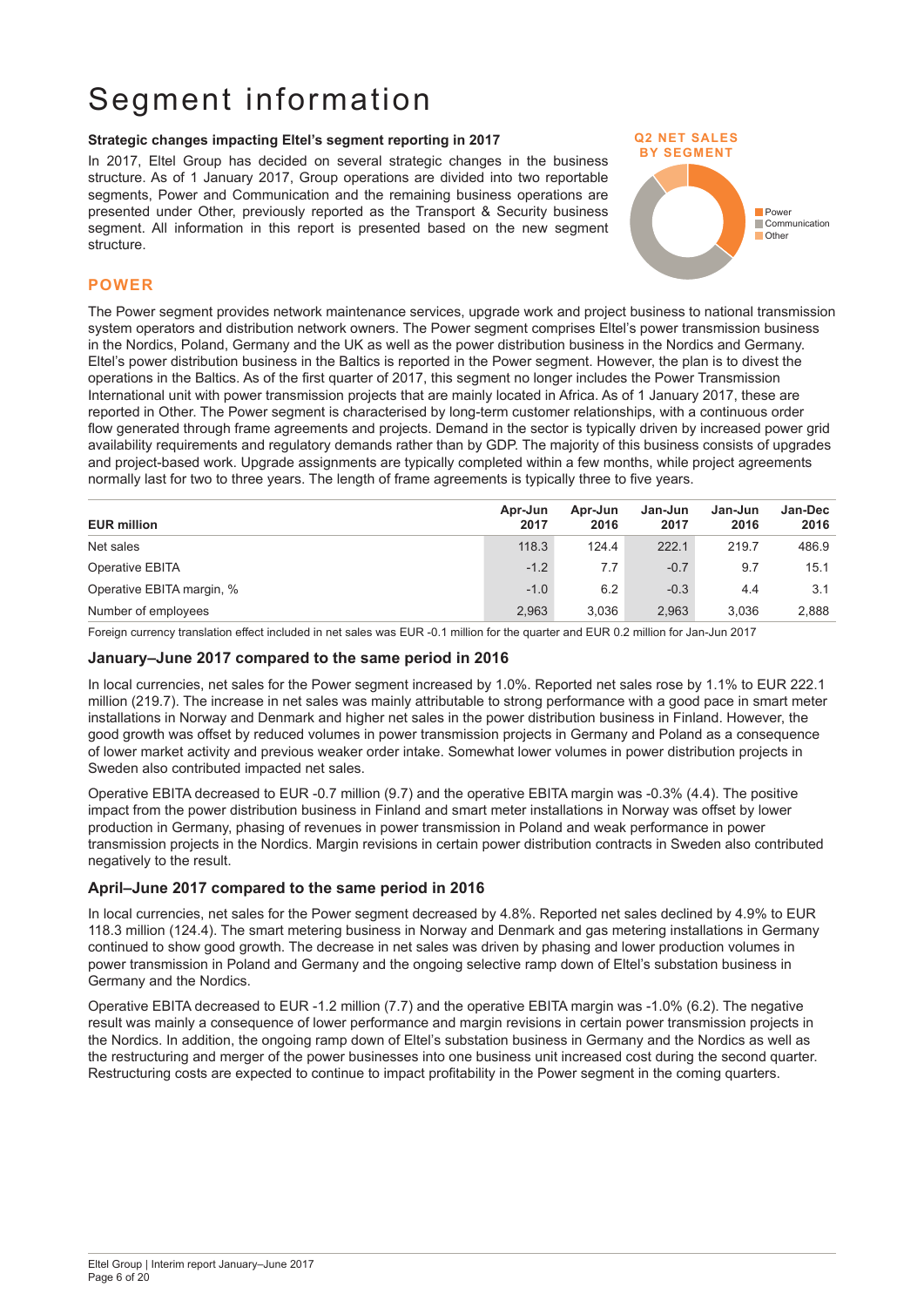### **COMMUNICATION**

The Communication segment provides maintenance, upgrade and project work to telecom operators and other communication network owners. This segment comprises Eltel's fixed and mobile communication business in the Nordics, Baltics, Germany and Poland. In the first quarter of 2017, the fixed and mobile communication businesses were merged, in order to create long-term sales and costs synergies. The business is characterised by long-term customer relationships, with a continuous order flow generated mainly through frame agreements. The business is primarily driven by technology upgrades and growing demand for networks.

| <b>EUR million</b>        | Apr-Jun<br>2017 | Apr-Jun<br>2016 | Jan-Jun<br>2017 | Jan-Jun<br>2016 | <b>Jan-Dec</b><br>2016 |
|---------------------------|-----------------|-----------------|-----------------|-----------------|------------------------|
| Net sales                 | 179.0           | 184.8           | 342.3           | 332.8           | 718.5                  |
| Operative EBITA           | 7.3             | 10.3            | 10.9            | 13.3            | 36.6                   |
| Operative EBITA margin, % | 4.1             | 5.6             | 3.2             | 4.0             | 5.1                    |
| Number of employees       | 4.427           | 5.258           | 4.427           | 5.258           | 5,232                  |

Foreign currency translation effect included in net sales was EUR -3.3 million for the quarter and EUR -2.0 million for Jan-Jun 2017

#### **January–June 2017 compared to the same period in 2016**

In local currencies, growth in net sales was 3.4%. Reported net sales increased by 2.8% to EUR 342.3 million (332.8), mainly as a result of higher production volumes and good performance in fibre roll outs and upgrade services in the Nordics, especially in Norway, and Germany. Higher net sales were partly offset by the terminated operations in the UK and lower mobile business volumes especially in Norway.

Operative EBITA decreased to EUR 10.9 million (13.3) and the operative EBITA margin was 3.2% (4.0). The decline in the result is a consequence of fluctuation in utilisation in the mobile business in Norway and weaker business mix in Sweden. The communication business in Germany and Poland had a positive impact on the result. Further, the termination of the business in the UK, which was completed in the first quarter, had a positive impact on the result.

#### **April–June 2017 compared to the same period in 2016**

In local currencies, growth in net sales was -1.3%. Reported net sales decreased by 3.2% to EUR 179.0 million (184.8), due to lower net sales in Sweden and lower volumes in the mobile business in Norway. The decline in the Nordics was partly compensated by higher net sales in Germany and Poland. Also the terminated communication business in the UK lowered net sales. Eltel exited its communication business in the UK during the first quarter of 2017.

Operative EBITA decreased to EUR 7.3 million (10.3) and the operative EBITA margin was 4.1% (5.6). The lower result was related to weaker profitability in the Nordics, especially in Sweden and Norway. The terminated business in the UK had a positive impact on profitability of the segment.

#### **Eltel divested part of its communication business in Poland**

In June, Eltel divested a low-profitability maintenance communication business in Poland. These operations, sold to Polish BKJ sp. z o.o., comprise maintenance of copper networks to the Polish telecommunication operator Orange. In 2016, net sales of these operations amounted to approximately EUR 24 million with marginal impact on Group profitability in 2016. The operations employed approximately 950 people. Following the transaction, Eltel recorded a capital loss of approximately EUR 0.8 million affecting Group EBITA in the second quarter.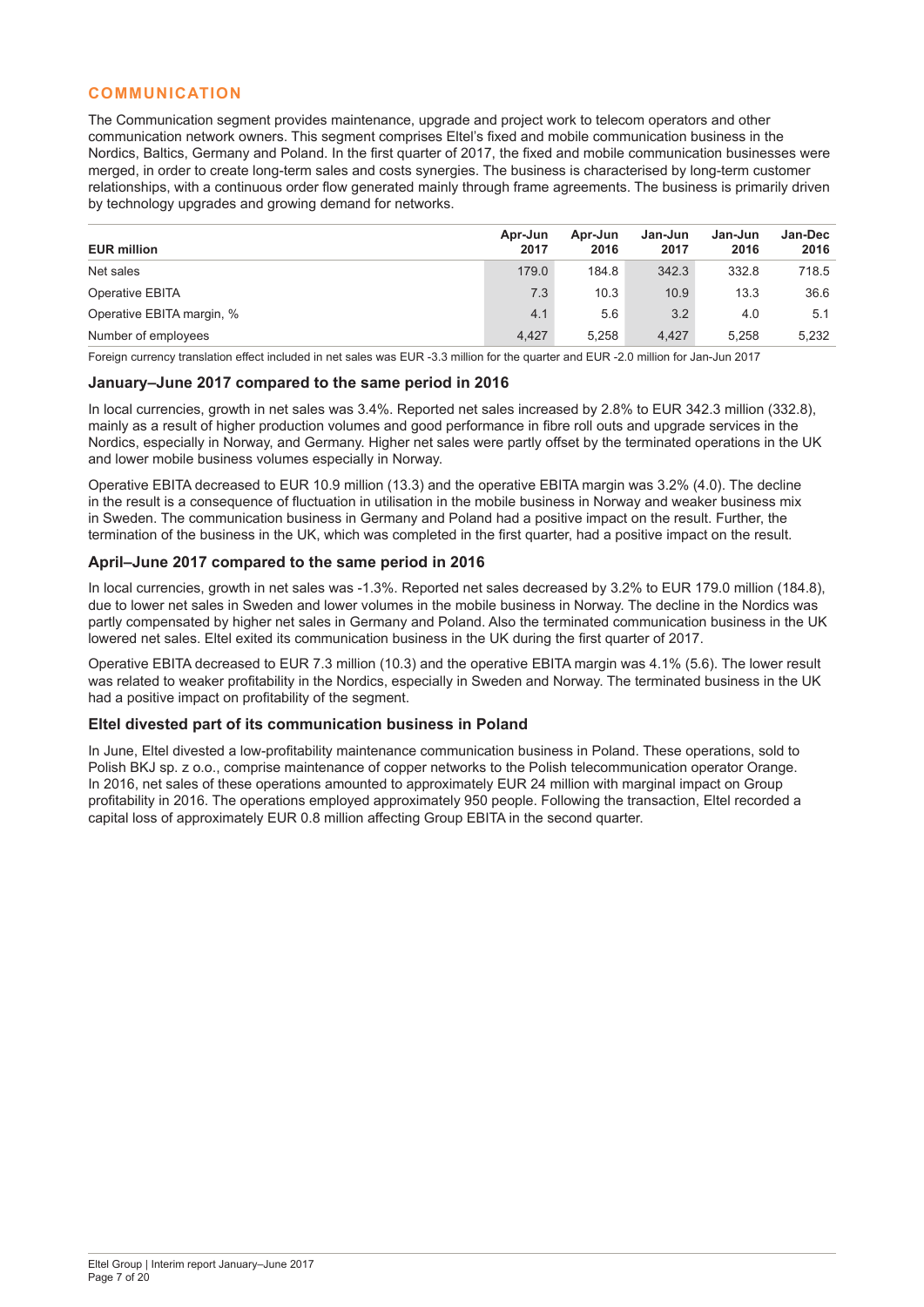# **OTHER**

Other comprises non-core business operations that are planned to be divested or discontinued. These operations include selected power transmission projects mainly in Africa (Power Transmission International). In addition, it comprises the rail business with operations in the Nordics, and parts of the aviation and security business in Sweden.

| <b>EUR million</b>        | Apr-Jun<br>2017 | Apr-Jun<br>2016 | Jan-Jun<br>2017 | Jan-Jun<br>2016 | <b>Jan-Dec</b><br>2016 |
|---------------------------|-----------------|-----------------|-----------------|-----------------|------------------------|
| Net sales                 | 32.8            | 60.2            | 63.7            | 104.9           | 196.7                  |
| Operative EBITA           | $-22.5$         | $-9.6$          | $-32.5$         | $-10.6$         | $-37.0$                |
| Operative EBITA margin, % | $-68.7$         | $-15.9$         | $-51.1$         | $-10.1$         | $-18.8$                |
| Number of employees       | 914             | 1.106           | 914             | 1.106           | 1.051                  |

Foreign currency translation effect included in net sales was EUR -0.7 million for the quarter and EUR -2.0 million for Jan-Jun 2017

#### **January–June 2017 compared to the same period in 2016**

In local currencies, net sales for Other decreased by 37.3%. Reported net sales declined by 39.3% to EUR 63.7 million (104.9). The decline in net sales was attributable to all businesses reported in Other. The largest decrease was related to Power Transmission International as a result of lower production volumes in power transmission projects outside of Europe. In the rail business, temporary production delays in Sweden and somewhat lower volumes in also Denmark and Norway due to lower order backlog also had a negative impact on net sales. A slight decline in net sales in the aviation and security business also affected net sales.

Operative EBITA amounted to EUR -32.5 million (-10.6). EUR 26.4 million of the losses are related to the discontinuation of Power Transmission International. In addition, weak performance in the rail business also had a negative impact on the result. In the comparable period in 2016, a provision of EUR 10 million in a Norwegian rail project was recorded.

### **April–June 2017 compared to the same period in 2016**

In local currencies, net sales for Other decreased by 44.4%. Reported net sales declined by 45.5% to EUR 32.8 million (60.2). The decline in net sales was attributable to all businesses reported in Other. In Power Transmission International, clearly lower production volumes in power transmission projects outside of Europe negatively impacted net sales. In the rail business, temporary production delays in Sweden and somewhat lower volumes in Denmark and Norway, due to lower order backlog also had a negative impact on net sales.

Operative EBITA amounted to EUR -22.5 million (-9.6). EUR 18.4 million of the losses derived from the ongoing discontinuation of Power Transmission International. In addition, weak performance in the rail business also impacted the result negatively. In the comparable period in 2016, a provision of EUR 10 million in a Norwegian rail project was recorded.

# **Discontinuation of Power Transmission International**

In May 2017, Eltel decided to discontinue Power Transmission International. The total cost of discontinuing these business operations is estimated to be approximately EUR 40 million of which EUR 26.4 million was recorded in the January–June 2017 period. The main part of the cost is expected to occur in 2017 and the remainder in 2018. The discontinuation is expected to be completed in 2019.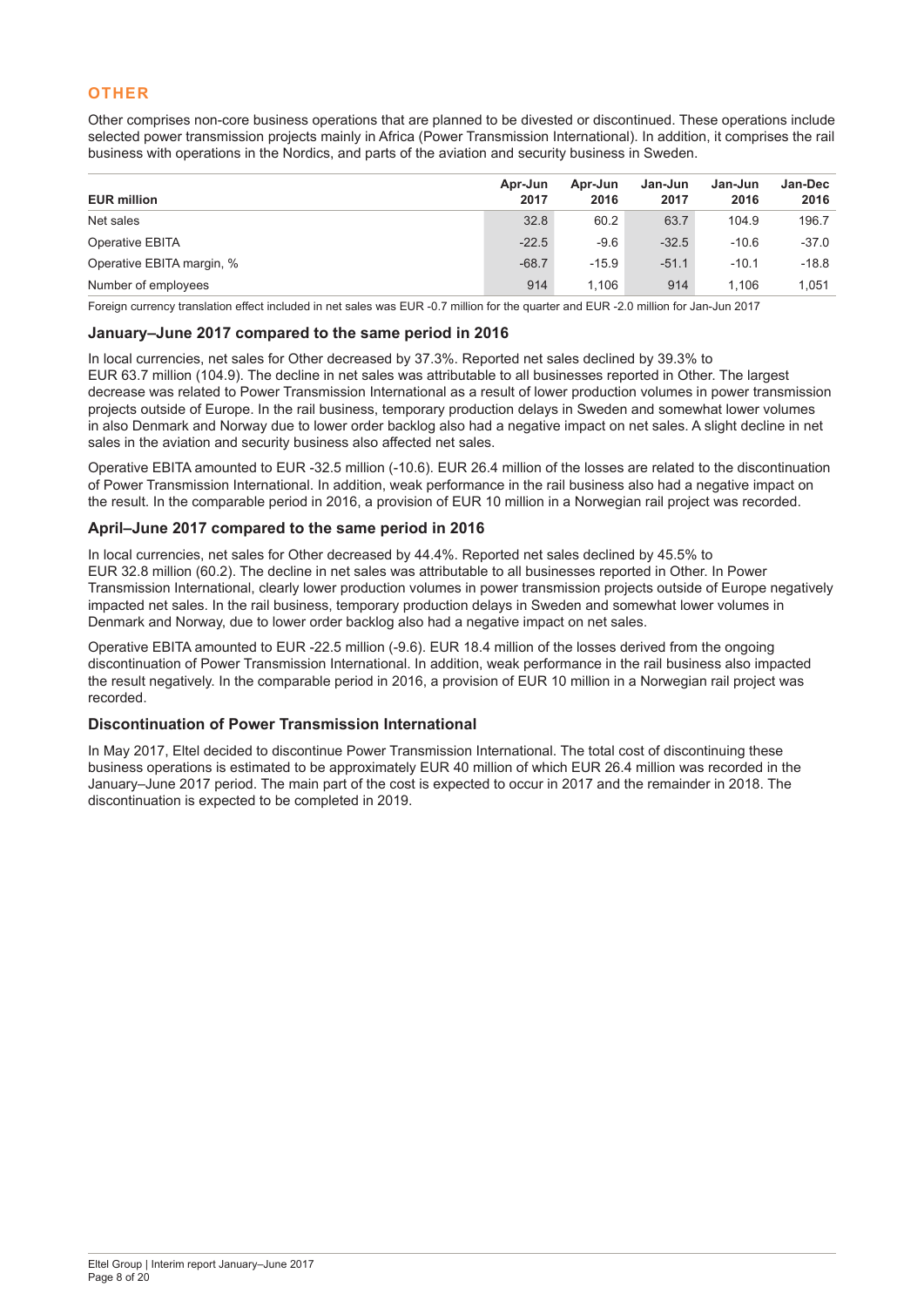# Other information

# **2017 ANNUAL GENERAL MEETING**

Eltel's 2017 Annual General Meeting (AGM) was held on 1 June 2017. Members of the Board of Directors were elected as follows: Ulf Lundahl and Gunilla Fransson were re-elected. Ulf Mattsson, Håkan Dahlström, Hans von Uthmann, Mikael Moll and Markku Moilanen were elected as new members. Ulf Mattsson was elected Chairman of the Board.

The AGM resolved to adopt the income statement and balance sheet and consolidated income statement and consolidated balance sheet for the financial year 2016. The AGM resolved, in accordance with the Board of Directors' proposal, that no dividend would be paid for the financial year 2016.

In accordance with the Auditor's recommendation, the AGM resolved that Håkan Kirstein, CEO, and members of the Board of Directors, with the exception of former Chairman Gérard Mohr, were discharged from liability for the financial year 2016. However, the former CEO Axel Hjärne and the former Chairman Gérard Mohr were not discharged from liability for the financial year 2016.

The AGM resolved to approve the Board of Directors' resolution on a preferential rights issue of EUR 150 million which was conducted and fully subscribed for in June 2017.

### **REVISED FINANCIAL TARGETS**

On 1 June 2017, Eltel's Board of Directors adopted the following revised medium to long-term financial targets for Eltel's core business;

- annual growth of 2–4%, including selective acquisitions (previously average annual sales growth of around 10%)
- EBITA margin of at least 5% (previously EBITA-margin of approximately 6%)
- cash conversion of 95-100% of EBITA (previously average cash conversion of 95-100% of EBITA) and
- leverage of 1.5–2.5x net debt/EBITDA (previously leverage of 2.0–2.5x net debt/EBITDA)

# **THE PREFERENTIAL RIGHTS ISSUE**

On 2 May 2017, Eltel's Board of Directors, resolved on a rights issue of approximately EUR 150 million (approximately SEK 1,500 million) with preferential rights for Eltel's shareholders. On 1 June 2017, Eltel's shareholders at the 2017 Annual General Meeting approved the rights issue.

In June, the preferential rights issue was successfully completed and fully subscribed for. Gross proceeds from the rights issue totalled EUR 153.9 million and net proceeds amounted to EUR 149.7 million. Rights issue costs recorded in equity in the second quarter consequently amounted to EUR 4.2 million. Following registration of the rights issue by the Swedish Companies Registration Office on 7 July 2017, the number of Eltel's ordinary shares increased by 93,936,357 to 156,560,595 and the share capital increased by EUR 94,735,011 to EUR 158,433,250 in total.

The proceeds from the rights issue will primarily be used to strengthen Eltel's balance sheet and to enable the change of the business that the company's management and Board of Directors have resolved upon, including managing the costs and risks in discontinuation of Power Transmission International. The rights issue aims to create a capital structure that enables further development of Eltel's core business, including selective acquisitions.

# **RISKS AND UNCERTAINTIES**

No new material risks have been identified during the interim period. For information regarding risks and uncertainties, please refer to Eltel's 2016 Annual Report published on 2 May 2017 and the prospectus (the "Prospectus") relating to Eltel´s rights issue of approximately SEK 1,500 million published on 7 June 2017 and are available on Eltel's website at http://www.eltelgroup.com.

# **OWNERSHIP STRUCTURE**

The largest shareholders of Eltel AB on 30 June 2017 were:

| <b>Shareholders</b>                      | Number of shares | % of ordinary shares |
|------------------------------------------|------------------|----------------------|
| Solero Luxco S.á.r.l.                    | 9,365,665        | 15.0%                |
| <b>Zeres Capital</b>                     | 8,157,693        | 13.0%                |
| The Fourth Swedish National Pension Fund | 6,010,824        | 9.6%                 |
| Swedbank Robur Fonder                    | 5,990,194        | 9.6%                 |
| The First Swedish National Pension Fund  | 3,754,700        | 6.0%                 |
| Total                                    | 33,279,076       | 53.1%                |
| Other shareholders                       | 29,345,162       | 46.9%                |
| <b>Total ordinary shares in Eltel AB</b> | 62,624,238       | 100.0%               |
| Total C shares in Eltel AB               | 537.000          |                      |
| <b>Total shares in Eltel AB</b>          | 63,161,238       |                      |

Updated information of Eltel's largest shareholders is available on Eltel's website at www.eltelgroup.com/en/share-information/.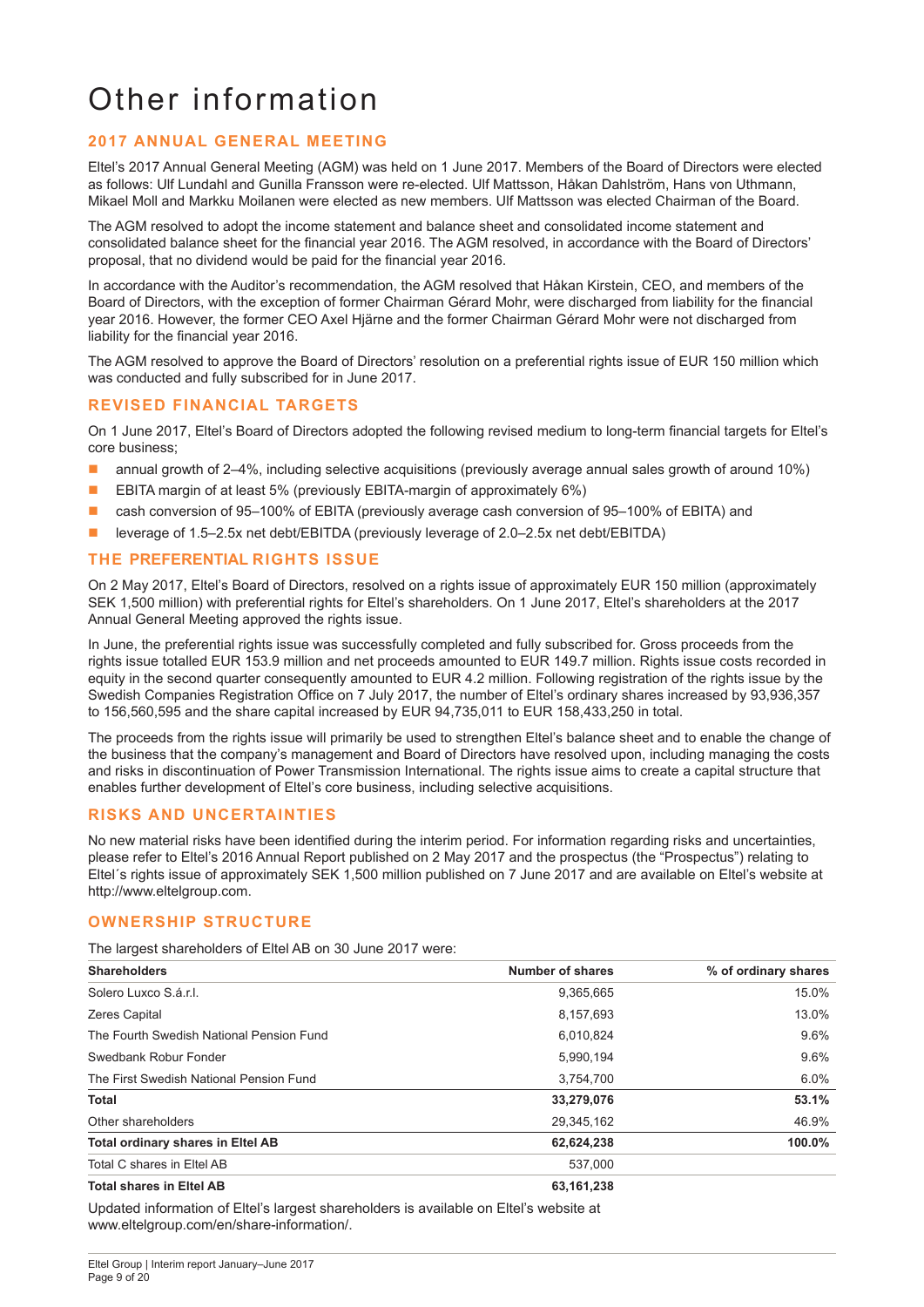### **BOARD'S ASSURANCE**

The Board of Directors and CEO certify that the half-year interim report gives a true and fair presentation of the Parent Company's and Group's business, financial position and result of operations, and describes material risks and uncertainties facing the Parent Company and the companies included in the Group.

#### **SIGNATURES OF THE BOARD OF DIRECTORS AND CEO**

Stockholm, 16 August 2017

# **THE BOARD OF DIRECTORS**

Ulf Mattsson, Chairman Håkan Dahlström Gunilla Fransson Ulf Lundahl Markku Moilanen Mikael Moll

Hans von Uthmann Jonny Andersson Björn Ekblom **PRESIDENT AND CEO**

Håkan Kirstein

This report is unaudited.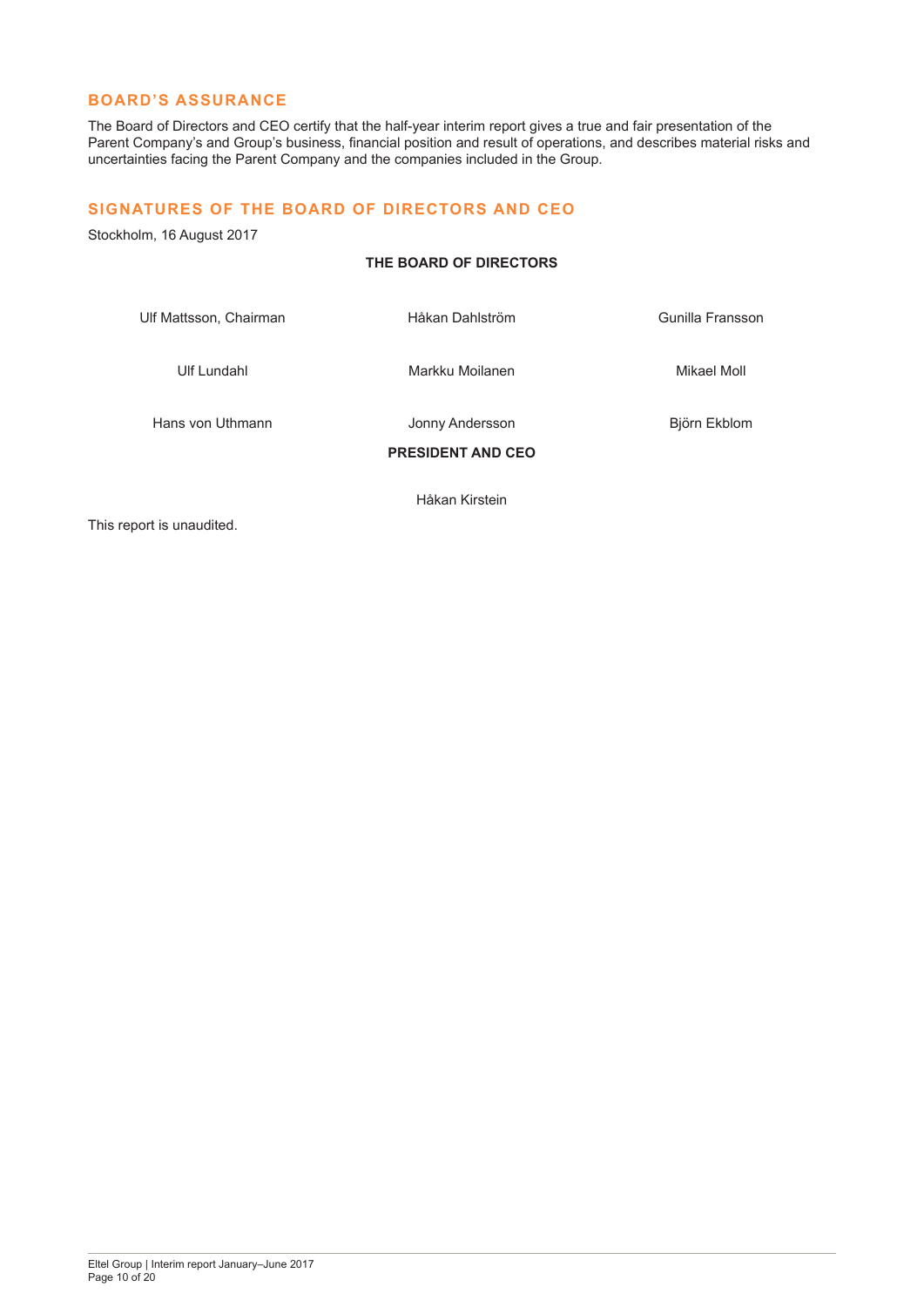# Condensed financial information

# **CONDENSED CONSOLIDATED INCOME STATEMENT**

| <b>EUR million</b>                                                   | Apr-Jun<br>2017 | Apr-Jun<br>2016 | Jan-Jun<br>2017 | Jan-Jun<br>2016 | Jan-Dec<br>2016 |
|----------------------------------------------------------------------|-----------------|-----------------|-----------------|-----------------|-----------------|
| Net sales                                                            | 329.8           | 369.0           | 627.6           | 656.6           | 1,399.8         |
| Cost of sales                                                        | $-319.4$        | $-333.0$        | $-596.3$        | $-589.2$        | $-1,279.5$      |
| <b>Gross profit</b>                                                  | 10.4            | 36.0            | 31.3            | 67.4            | 120.3           |
| Other income                                                         | 3.7             | 0.3             | 3.9             | 0.8             | 4.0             |
| Sales and marketing expenses                                         | $-3.6$          | $-3.3$          | $-7.0$          | $-6.7$          | $-11.7$         |
| Administrative expenses                                              | $-26.7$         | $-25.6$         | $-53.4$         | $-49.0$         | $-104.4$        |
| Other expenses                                                       | $-3.6$          | $-1.6$          | $-5.5$          | $-3.3$          | $-5.6$          |
| Share of profit/loss of joint ventures                               | $-0.1$          | $-0.1$          | $-0.2$          | $-0.2$          | $-0.4$          |
| Operating result before acquisition-related amortisations (EBITA)    | $-20.0$         | 5.7             | $-30.8$         | 8.9             | 2.1             |
| Amortisation and impairment of acquisition-related intangible assets | $-3.1$          | $-3.6$          | $-152.3$        | $-7.2$          | $-69.4$         |
| <b>Operating result (EBIT)</b>                                       | $-23.2$         | 2.1             | $-183.0$        | 1.7             | $-67.4$         |
| Financial income                                                     | 0.1             | 0.1             | 0.1             | 0.1             | 0.2             |
| <b>Financial expenses</b>                                            | $-4.2$          | $-2.4$          | $-7.3$          | $-6.2$          | $-12.8$         |
| Net financial expenses                                               | $-4.1$          | $-2.4$          | $-7.2$          | $-6.1$          | $-12.6$         |
| <b>Result before taxes</b>                                           | $-27.3$         | $-0.3$          | $-190.2$        | $-4.4$          | $-80.0$         |
| Taxes                                                                | 2.7             | 0.2             | 4.3             | 0.7             | $-2.2$          |
| <b>Net result</b>                                                    | $-24.5$         | $-0.1$          | $-185.9$        | $-3.7$          | $-82.2$         |
| Attributable to:                                                     |                 |                 |                 |                 |                 |
| Equity holders of the parent                                         | $-24.7$         | $-0.4$          | $-186.1$        | $-4.1$          | $-83.5$         |
| Non-controlling interest                                             | 0.1             | 0.3             | 0.1             | 0.4             | 1.3             |
| Earnings per share (EPS)                                             |                 |                 |                 |                 |                 |
| Basic, EUR                                                           | $-0.23$         | $-0.00$         | $-1.76$         | $-0.04$         | $-0.79$         |
| Diluted, EUR                                                         | $-0.23$         | $-0.00$         | $-1.76$         | $-0.04$         | $-0.79$         |

# **CONDENSED CONSOLIDATED STATEMENT OF COMPREHENSIVE INCOME**

| <b>EUR million</b>                                             | Apr-Jun<br>2017 | Apr-Jun<br>2016 | Jan-Jun<br>2017 | Jan-Jun<br>2016 | Jan-Dec<br>2016 |
|----------------------------------------------------------------|-----------------|-----------------|-----------------|-----------------|-----------------|
| Net profit for the period                                      | $-24.5$         | $-0.1$          | $-185.9$        | $-3.7$          | $-82.2$         |
| Other comprehensive income:                                    |                 |                 |                 |                 |                 |
| Items that will not be reclassified to profit and loss         |                 |                 |                 |                 |                 |
| Revaluation of defined benefit plans                           | 0.5             | $-3.2$          | $-2.3$          | $-1.2$          | 0.7             |
| Items that may be subsequently reclassified to profit and loss |                 |                 |                 |                 |                 |
| Cash flow hedges                                               | 0.1             | 0.2             | 0.0             | 0.0             | 0.3             |
| Net investment hedges                                          | 0.1             | 1.3             | 0.5             | 1.5             | 2.3             |
| Currency translation differences                               | $-2.6$          | $-4.5$          | $-1.8$          | $-4.1$          | $-6.1$          |
| Total                                                          | $-2.5$          | $-3.1$          | $-1.3$          | $-2.6$          | $-3.6$          |
| Other comprehensive income/loss for the period, net of tax     | $-2.0$          | $-6.3$          | $-3.5$          | $-3.8$          | $-2.9$          |
| Total comprehensive income/loss for the period                 | $-26.6$         | $-6.3$          | $-189.4$        | $-7.4$          | $-85.1$         |
| Total comprehensive income/loss attributable to:               |                 |                 |                 |                 |                 |
| Equity holders of the parent                                   | $-26.7$         | $-6.6$          | $-189.6$        | $-7.8$          | $-86.4$         |
| Non-controlling interest                                       | 0.1             | 0.3             | 0.1             | 0.4             | 1.3             |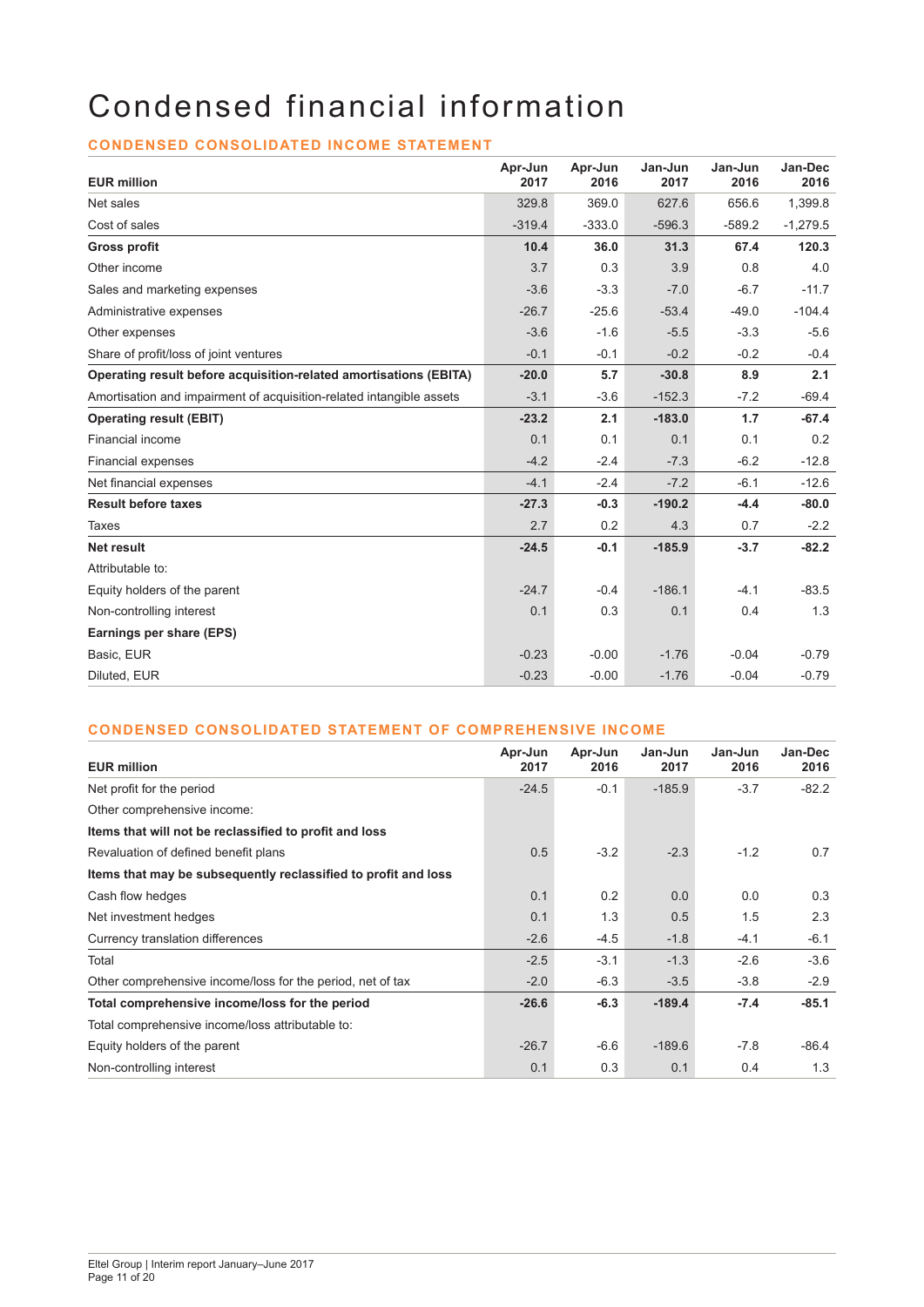# **CONDENSED CONSOLIDATED STATEMENT OF BALANCE SHEET**

| <b>EUR million</b>                                | 30 Jun<br>2017 | 30 Jun<br>2016 | 31 Dec<br>2016 |
|---------------------------------------------------|----------------|----------------|----------------|
| <b>ASSETS</b>                                     |                |                |                |
| <b>Non-current assets</b>                         |                |                |                |
| Goodwill                                          | 294.0          | 476.4          | 420.2          |
| Intangible assets                                 | 42.5           | 76.5           | 70.1           |
| Property, plant and equipment                     | 34.3           | 37.7           | 37.8           |
| Investments in and receivable from joint ventures | 0.7            | 0.4            | 0.6            |
| Available-for-sale investments                    | 0.3            | 0.4            | 0.3            |
| Deferred tax assets                               | 34.1           | 35.5           | 29.7           |
| Other financial asset                             | 35.0           | 35.0           | 35.0           |
| Trade and other receivables                       | 0.1            | 0.1            | 0.2            |
| <b>Total non-current assets</b>                   | 441.0          | 662.1          | 594.0          |
| <b>Current assets</b>                             |                |                |                |
| Inventories                                       | 10.7           | 7.7            | 7.5            |
| Trade and other receivables                       | 381.6          | 395.4          | 393.3          |
| Cash and cash equivalents                         | 161.8          | 50.9           | 85.2           |
| <b>Total current assets</b>                       | 554.1          | 454.0          | 486.0          |
| Assets held for sale                              | 0.8            |                |                |
| <b>TOTAL ASSETS</b>                               | 995.9          | 1,116.0        | 1,080.0        |
|                                                   |                |                |                |
| <b>EQUITY AND LIABILITIES</b>                     |                |                |                |
| <b>Equity</b>                                     |                |                |                |
| Shareholders' equity                              | 301.0          | 418.4          | 339.7          |
| Non-controlling interest                          | 7.4            | 7.5            | 7.3            |
| <b>Total equity</b>                               | 308.4          | 425.9          | 347.0          |
| <b>Non-current liabilities</b>                    |                |                |                |
| Debt                                              | 120.6          | 231.7          | 3.5            |
| Liabilities to shareholders                       | 35.0           | 35.0           | 35.0           |
| Retirement benefit obligations                    | 8.9            | 13.2           | 8.1            |
| Deferred tax liabilities                          | 12.2           | 16.8           | 15.5           |
| Provisions                                        | 1.4            | 2.5            | 1.7            |
| Other non-current liabilities                     | 0.5            | 6.2            | 6.2            |
| <b>Total non-current liabilities</b>              | 178.7          | 305.4          | 70.0           |
| <b>Current liabilities</b>                        |                |                |                |
| Debt                                              | 178.4          | 51.9           | 280.0          |
| Provisions                                        | 27.0           | 13.3           | 24.9           |
| Advances received                                 | 62.1           | 58.7           | 65.6           |
| Trade and other payables                          | 240.3          | 260.7          | 292.6          |
| <b>Total current liabilities</b>                  | 507.9          | 384.7          | 663.0          |
| Liabilities associated with assets held for sale  | 1.0            |                |                |
| <b>Total liabilities</b>                          | 687.5          | 690.1          | 733.0          |
| <b>TOTAL EQUITY AND LIABILITIES</b>               | 995.9          | 1,116.0        | 1,080.0        |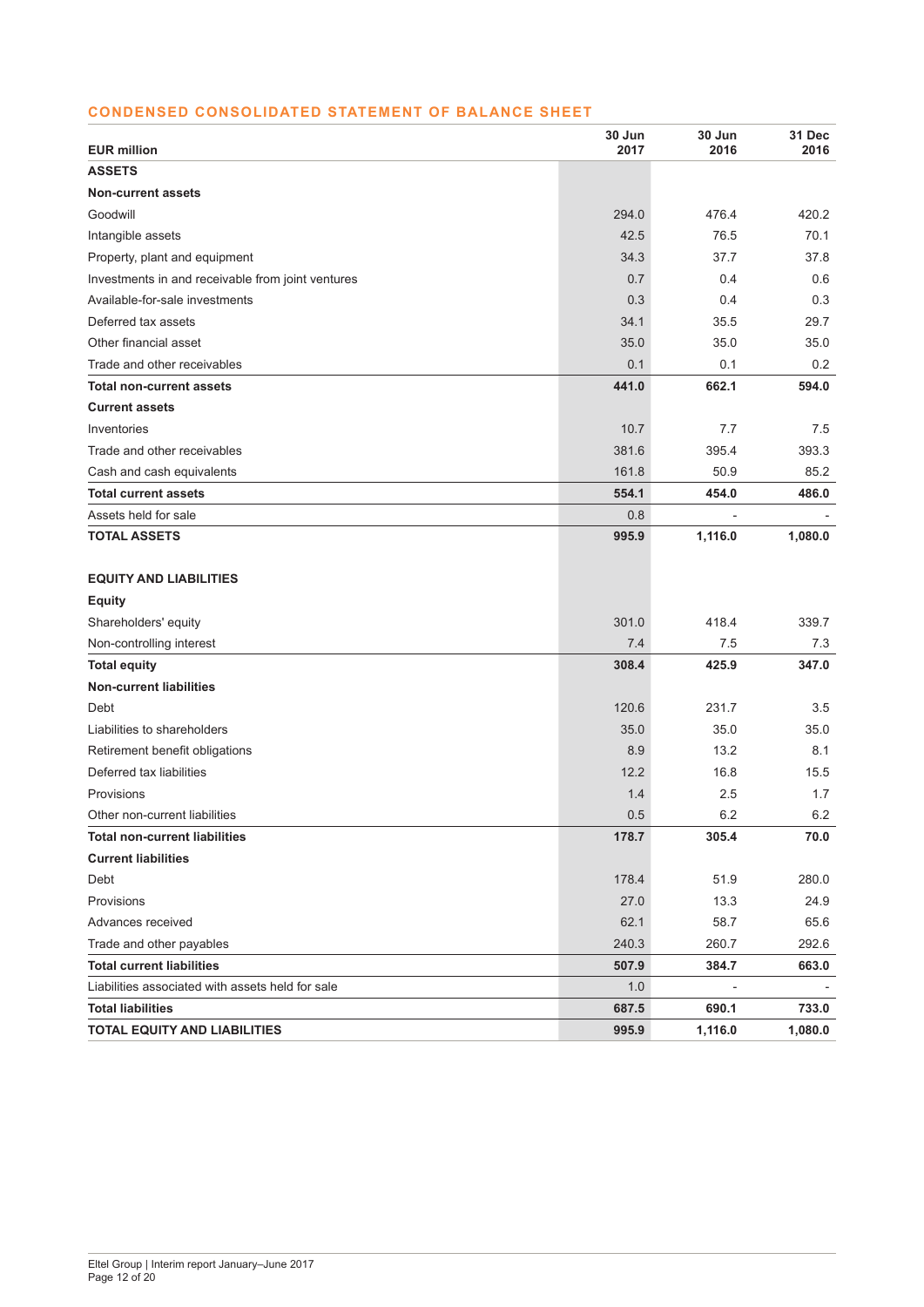## **CONDENSED CONSOLIDATED STATEMENT OF CASH FLOWS**

| <b>EUR million</b>                                                   | Jan-Jun<br>2017 | Jan-Jun<br>2016 | Jan-Dec<br>2016 |
|----------------------------------------------------------------------|-----------------|-----------------|-----------------|
| Cash flow from operating activities                                  |                 |                 |                 |
| Cash flow from operating activities before financial items and taxes | $-72.8$         | $-45.3$         | 4.5             |
| Interest received                                                    | 0.1             | 0.1             | 0.1             |
| Interest and other financial expenses paid                           | $-6.2$          | $-5.1$          | $-10.5$         |
| Income taxes paid                                                    | $-2.0$          | $-1.5$          | $-2.5$          |
| Net cash from operating activities                                   | $-80.9$         | $-51.8$         | $-8.3$          |
| Cash flow from investing activities                                  |                 |                 |                 |
| Purchases of property, plant and equipment (PPE)                     | $-4.8$          | $-7.0$          | $-14.1$         |
| Proceeds from sale of PPE                                            | 0.3             | 0.4             | 0.8             |
| Acquisition of business                                              | $-6.7$          | $-18.4$         | $-19.9$         |
| Investments in joint ventures                                        | $-0.3$          |                 | $-0.7$          |
| Disposal of business                                                 | $-1.2$          |                 |                 |
| Net cash from investing activities                                   | $-12.7$         | $-25.1$         | $-34.0$         |
| Cash flow from financing activities                                  |                 |                 |                 |
| Proceeds from issuance of share capital                              | 152.2           |                 |                 |
| Proceeds from long-term financial liabilities                        |                 | 21.3            | 21.3            |
| Proceeds from short-term financial liabilities                       | 42.2            | 47.0            | 93.0            |
| Payments from short-term borrowings                                  | $-24.0$         | $-13.0$         | $-56.4$         |
| Payments of financial liabilities                                    |                 | $-0.1$          | $-1.8$          |
| Payments of/proceeds from finance lease liabilities                  | $-0.5$          | $-0.5$          | $-0.8$          |
| Dividends to shareholders                                            |                 | $-15.0$         | $-15.0$         |
| Dividends to non-controlling interest                                |                 |                 | $-1.1$          |
| Change in non-liquid financial assets                                |                 | $-0.1$          | 0.5             |
| Net cash from financing activities                                   | 169.9           | 39.7            | 39.7            |
| Net change in cash and cash equivalents                              | 76.3            | $-37.2$         | $-2.6$          |
| Cash and cash equivalents at beginning of period                     | 85.2            | 87.9            | 87.9            |
| Foreign exchange rate effect                                         | 0.4             | 0.2             | $-0.1$          |
| Cash and cash equivalents at end of period                           | 161.8           | 50.9            | 85.2            |

#### **RECONCILIATION OF EBITA TO CASH FLOW FROM OPERATING ACTIVITIES BEFORE FINANCIAL ITEMS AND TAXES**

| <b>EUR million</b>                                                   | Jan-Jun<br>2017 | Jan-Jun<br>2016 | Jan-Dec<br>2016 | <b>Rolling</b><br>12-month |
|----------------------------------------------------------------------|-----------------|-----------------|-----------------|----------------------------|
| <b>EBITA</b>                                                         | $-30.8$         | 8.9             | 2.1             | $-37.6$                    |
| Depreciation                                                         | 6.4             | 6.7             | 13.1            | 12.8                       |
| <b>EBITDA</b>                                                        | $-24.4$         | 15.6            | 15.1            | $-24.9$                    |
| Change in net working capital                                        | $-48.2$         | $-62.0$         | $-9.8$          | 4.1                        |
| Net purchase of PPE                                                  | $-4.5$          | $-6.6$          | $-13.3$         | $-11.2$                    |
| Operative cash flow (used in cash conversion key figure)             | $-77.1$         | $-53.1$         | $-8.0$          | $-32.0$                    |
| Less net purchase of PPE, presented in investing activities          | 4.5             | 6.6             | 13.3            |                            |
| Gains on sales of assets                                             | 1.7             | $-0.1$          | $-0.4$          |                            |
| Items recognised through other comprehensive income                  | $-1.7$          | $-1.6$          | $-3.4$          |                            |
| Other non-cash adjustments                                           | $-0.2$          | 2.9             | 2.9             |                            |
| Cash flow from operating activities before financial items and taxes | $-72.8$         | $-45.3$         | 4.5             |                            |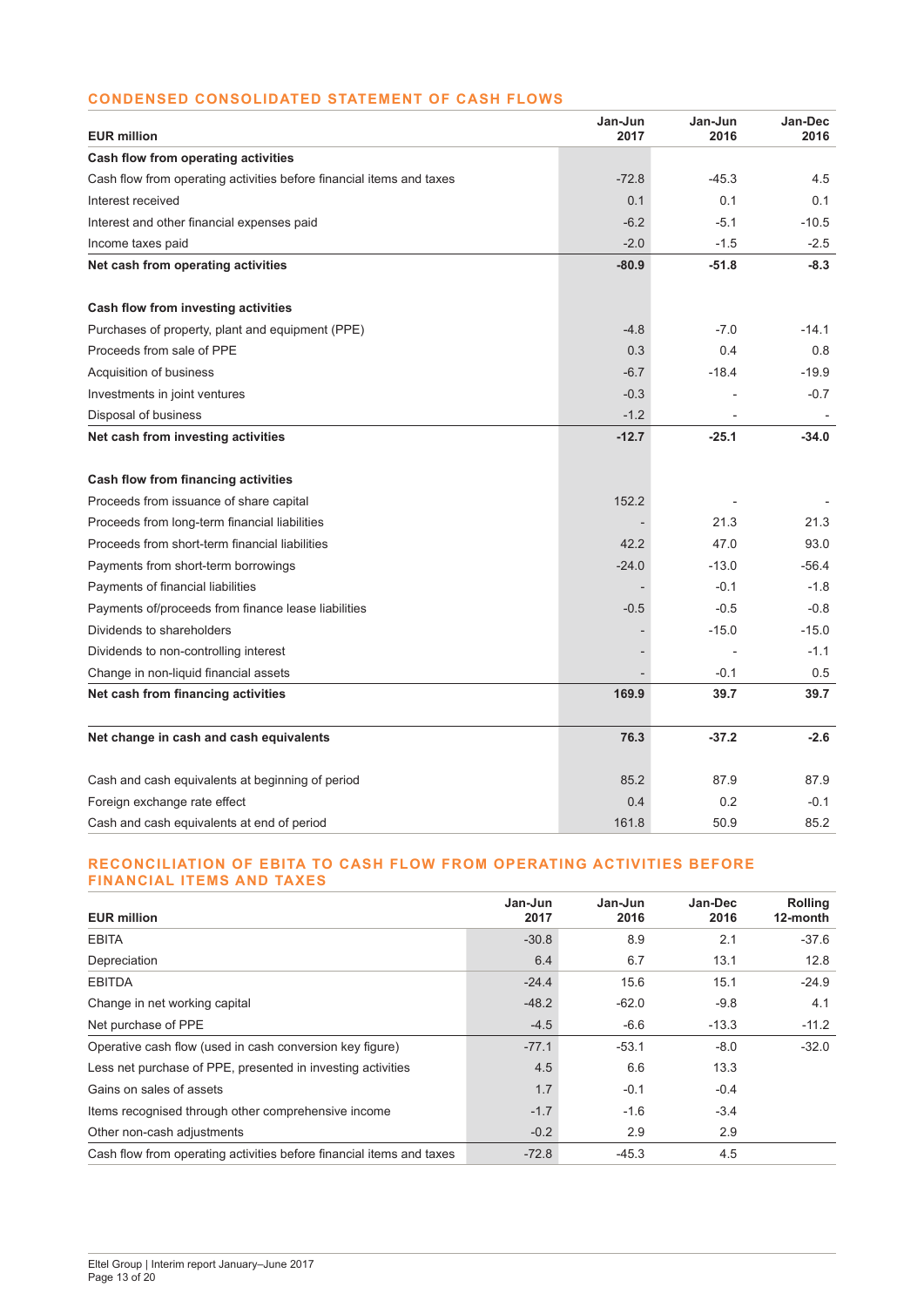#### **CONDENSED CONSOLIDATED STATEMENT OF CHANGES IN EQUITY**

| <b>EUR million</b>                           | <b>Share</b><br>capital  | Share<br>issue | Other<br>capital         | paid-in Accumulated<br>losses | <b>Revaluation of</b><br>defined benefit Hedging<br>plans, net of tax | reserve | Currency<br><b>Translation</b> | Total    | Non-<br>controlling<br>interest | Total<br>equity |
|----------------------------------------------|--------------------------|----------------|--------------------------|-------------------------------|-----------------------------------------------------------------------|---------|--------------------------------|----------|---------------------------------|-----------------|
| Equity at 1 Jan 2017                         | 126.3                    | $\sim$         | 373.0                    | $-120.7$                      | $-21.8$                                                               | 6.2     | $-23.4$                        | 339.7    | 7.3                             | 347.0           |
| Total comprehensive income for<br>the period | ۰                        |                |                          | $-186.1$                      | $-2.3$                                                                | 0.6     | $-1.8$                         | $-189.6$ | 0.1                             | $-189.4$        |
| Equity-settled share-based<br>payment        |                          |                |                          | 0.3                           | ۰                                                                     |         | ٠                              | 0.3      | ٠                               | 0.3             |
| Proceeds from shares issued                  | $\overline{\phantom{a}}$ | 153.9          | $\overline{\phantom{a}}$ | ۰                             |                                                                       |         | ٠                              | 153.9    | ۰                               | 153.9           |
| New share issue costs, net of tax            | $\sim$                   | $-3.3$         | ٠                        | ۰                             | ٠                                                                     |         | ۰                              | $-3.3$   | ٠                               | $-3.3$          |
| Total transaction with owners                | $\overline{\phantom{a}}$ | 150.6          | ٠                        | 0.3                           |                                                                       |         | ٠                              | 150.9    | ۰                               | 150.9           |
| Equity at 30 Jun 2017                        | 126.3                    | 150.6          | 373.0                    | $-306.4$                      | $-24.1$                                                               | 6.8     | $-25.2$                        | 301.0    | 7.4                             | 308.4           |

#### **Changes in share capital registered after the balance sheet date**

Eltel AB's Annual General Meeting on 1 June 2017 resolved upon a reduction of share capital by EUR 62,624,238 and share issue with preferential rights for the Company's shareholders. The share issue was fully subscribed in June 2017, thereby raising gross proceeds of approximately EUR 153.9 million (SEK 1,500 million) before issue costs. Through the rights issue, the number of ordinary shares in Eltel increases by 93,936,357 to 156,560,595 and the share capital increases by approximately EUR 94,735,011 to approximately EUR 158,433,250 in total, following registration of the rights issue by the Swedish Companies Registration Office. The exceeding amount of the issue proceeds after deduction of issue costs will be accounted for in the share premium reserve on the Company's balance sheet and thereby increase the Company's unrestricted equity.

The changes in share capital were registered by the Swedish Companies Registration Office on 7 July 2017

| Share<br>capital | Share<br>issue | Other<br>capital | losses           | <b>Revaluation of</b> |                          | Currency<br>Translation  | Total                              | Non-<br>controlling<br>interest | Total<br>equity |
|------------------|----------------|------------------|------------------|-----------------------|--------------------------|--------------------------|------------------------------------|---------------------------------|-----------------|
| 125.2            |                | 389.1            | $-37.3$          | $-22.5$               | 3.7                      | $-17.2$                  | 440.9                              | 7.1                             | 448.0           |
|                  |                |                  | $-4.1$           | $-1.2$                | 1.5                      | $-4.1$                   | $-7.8$                             | 0.4                             | $-7.4$          |
|                  |                |                  | 0.4              | ٠                     |                          | ۰                        | 0.4                                | ۰                               | 0.4             |
| 1.1              | $\sim$         | $-1.1$           | ٠                | ۰                     |                          | ٠                        |                                    | $\sim$                          |                 |
| ٠                | $\sim$         | $-15.0$          | ٠                | ۰                     | $\overline{\phantom{a}}$ | $\overline{\phantom{0}}$ | $-15.0$                            | $\sim$                          | $-15.0$         |
| 1.1              |                | $-16.1$          | 0.4              | ٠                     |                          | ۰                        | $-14.7$                            | -                               | $-14.7$         |
| 126.3            | $\sim$         | 373.0            | $-41.1$          | $-23.7$               | 5.2                      | $-21.3$                  | 418.4                              | 7.5                             | 425.9           |
|                  |                |                  | $\sim$<br>$\sim$ | paid-in Accumulated   |                          | plans, net of tax        | defined benefit Hedging<br>reserve |                                 |                 |

| <b>EUR million</b>                            | <b>Share</b><br>capital | Share<br>issue | Other<br>capital | paid-in Accumulated<br>losses | <b>Revaluation of</b><br>defined benefit Hedging<br>plans, net of tax |     | Currency<br>reserve Translation | Total   | Non-<br>controlling<br>interest | Total<br>equity |
|-----------------------------------------------|-------------------------|----------------|------------------|-------------------------------|-----------------------------------------------------------------------|-----|---------------------------------|---------|---------------------------------|-----------------|
| Equity at 1 Jan 2016                          | 125.2                   | $\sim$         | 389.1            | $-37.3$                       | $-22.5$                                                               | 3.7 | $-17.2$                         | 440.9   | 7.1                             | 448.0           |
| Total comprehensive income for<br>the period  |                         |                |                  | $-83.5$                       | 0.7                                                                   | 2.5 | $-6.1$                          | $-86.4$ | 1.3                             | $-85.1$         |
| Equity-settled share-based<br>payment         |                         |                |                  | 0.1                           | ۰                                                                     |     | ۰                               | 0.1     | ٠                               | 0.1             |
| Proceeds from shares issued                   | 1.1                     | $\sim$         | $-1.1$           |                               | ۰                                                                     |     | ۰.                              |         | $\overline{\phantom{a}}$        |                 |
| Dividends paid to shareholders                |                         | $\sim$         | $-15.0$          | ۰                             | ۰                                                                     |     | $\overline{\phantom{0}}$        | $-15.0$ | $\overline{\phantom{a}}$        | $-15.0$         |
| Dividends paid to non-controlling<br>interest |                         |                |                  | ۰                             |                                                                       |     | ٠                               |         | $-1.1$                          | $-1.1$          |
| Total transaction with owners                 | 1.1                     | $\sim$         | $-16.1$          | 0.1                           |                                                                       |     | ٠                               | $-14.9$ | $-1.1$                          | $-16.0$         |
| Equity at 31 Dec 2016                         | 126.3                   | $\sim$         | 373.0            | $-120.7$                      | $-21.8$                                                               | 6.2 | $-23.4$                         | 339.7   | 7.3                             | 347.0           |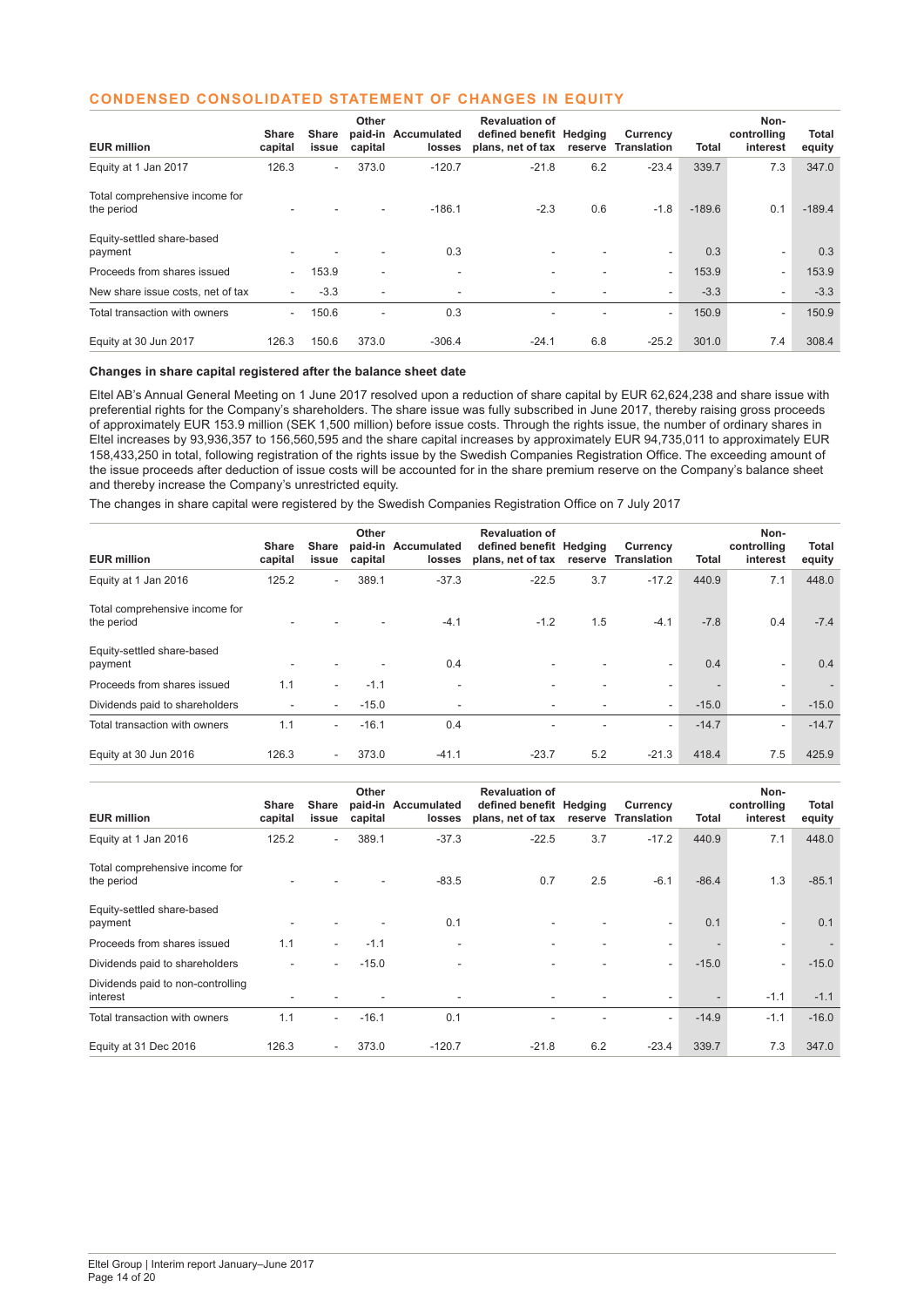# Notes to the condensed consolidated interim financial statements

#### **Accounting principles**

This interim report has been prepared in accordance with IAS 34 Interim Financial Reporting. The accounting principles adopted are consistent with those of the Group's annual financial statements for the year ended 31 December 2016. In addition, Eltel applies IFRS 5 non-current assets held-for-sale and discontinued operations. Non-current assets and disposal groups (a group of assets to be disposed of in a single transaction and liabilities directly associated with those assets) are classified as held for sale when the sale is highly probable and the asset (or disposal group) is available for sale in its immediate condition. The assets (or disposal group) are recognised at the lower of their carrying amount and fair value less cost to sell. Impairment losses on initial classification as held for sale and subsequent gains or losses on remeasurement are included in the income statement.

During 2017, Eltel decided on certain strategic changes of its business structure. Consequently, as of the first quarter 2017, Eltel reports its segments in Power, Communication and Other. The Power and Communication segments comprise Eltel's core businesses in the Nordics, Poland and Germany. The power distribution business in the Baltics, reported in the Power segment, is planned to be divested and is recognised as held for sale. The Other comprises operations planned to be divested or ramped down: Power Transmission International unit with projects outside of Europe, the rail business, and parts of the aviation and security business in Sweden. The segment reporting presented is in line with the new structure. See "Segment information" for further information on the changes.

#### **NET SALES BY SEGMENT**

|                                       | Apr-Jun<br>Apr-Jun |        | Jan-Jun | Jan-Jun | Jan-Dec |
|---------------------------------------|--------------------|--------|---------|---------|---------|
| <b>EUR million</b>                    | 2017               | 2016   | 2017    | 2016    | 2016    |
| <b>Power</b>                          |                    |        |         |         |         |
| Net sales (external)                  | 118.1              | 124.3  | 221.7   | 219.5   | 486.1   |
| Inter-segment sales                   | 0.2                | 0.1    | 0.4     | 0.2     | 0.8     |
| Communication                         |                    |        |         |         |         |
| Net sales (external)                  | 179.0              | 184.6  | 342.2   | 332.3   | 717.6   |
| Inter-segment sales                   | 0.0                | 0.2    | 0.0     | 0.6     | 0.9     |
| <b>Other</b>                          |                    |        |         |         |         |
| Net sales (external)                  | 32.7               | 60.1   | 63.7    | 104.8   | 196.1   |
| Inter-segment sales                   | 0.1                |        | 0.0     | 0.1     | 0.6     |
| Elimination of sales between segments | $-0.2$             | $-0.3$ | $-0.5$  | $-0.9$  | $-2.2$  |
| Net sales, total                      | 329.8              | 369.0  | 627.6   | 656.6   | 1,399.8 |

### **RECONCILIATION OF SEGMENT RESULTS**

| <b>EUR million</b>                                                       | Apr-Jun<br>2017 | Apr-Jun<br>2016          | Jan-Jun<br>2017 | Jan-Jun<br>2016          | Jan-Dec<br>2016 |
|--------------------------------------------------------------------------|-----------------|--------------------------|-----------------|--------------------------|-----------------|
| Operative EBITA by segment                                               |                 |                          |                 |                          |                 |
| Power                                                                    | $-1.2$          | 7.7                      | $-0.7$          | 9.7                      | 15.1            |
| Communication                                                            | 7.3             | 10.3                     | 10.9            | 13.3                     | 36.6            |
| Other                                                                    | $-22.5$         | $-9.6$                   | $-32.5$         | $-10.6$                  | $-37.0$         |
| Items not allocated to operating segments*                               | $-4.6$          | $-2.7$                   | $-8.4$          | $-3.4$                   | $-12.6$         |
| Operative EBITA, Group                                                   | $-21.0$         | 5.7                      | $-30.7$         | 8.9                      | 2.1             |
| Reviews and investigations                                               | $-0.3$          |                          | $-1.4$          |                          |                 |
| Earn-out adjustment                                                      | 3.0             | $\overline{\phantom{a}}$ | 3.0             | $\overline{\phantom{0}}$ |                 |
| Loss on business sold and assets held for sale                           | $-1.7$          | $\overline{\phantom{a}}$ | $-1.7$          |                          |                 |
| Total items affecting comparability in EBITA                             | 1.0             |                          | 0.0             |                          |                 |
| EBITA before acquisition-related amortisations                           | $-20.0$         | 5.7                      | $-30.8$         | 8.9                      | 2.1             |
| Amortisation of acquisition-related intangible asset                     | $-3.1$          | $-3.6$                   | $-6.6$          | $-7.2$                   | $-14.4$         |
| Impairment of goodwill and other acquisition-related intangible assets** | $\overline{a}$  | $\overline{\phantom{a}}$ | $-145.6$        | $\overline{\phantom{a}}$ | $-55.0$         |
| Operating result (EBIT)                                                  | $-23.2$         | 2.1                      | $-183.0$        | 1.7                      | $-67.4$         |
| Other financial expenses, net                                            | $-4.1$          | $-2.4$                   | $-7.2$          | $-6.1$                   | $-12.6$         |
| <b>Result before taxes</b>                                               | $-27.3$         | $-0.3$                   | $-190.2$        | $-4.4$                   | $-80.0$         |

\*Items not allocated to operating segments consist of Group management function

\*\* Impairment is related to the power and rail & road businesses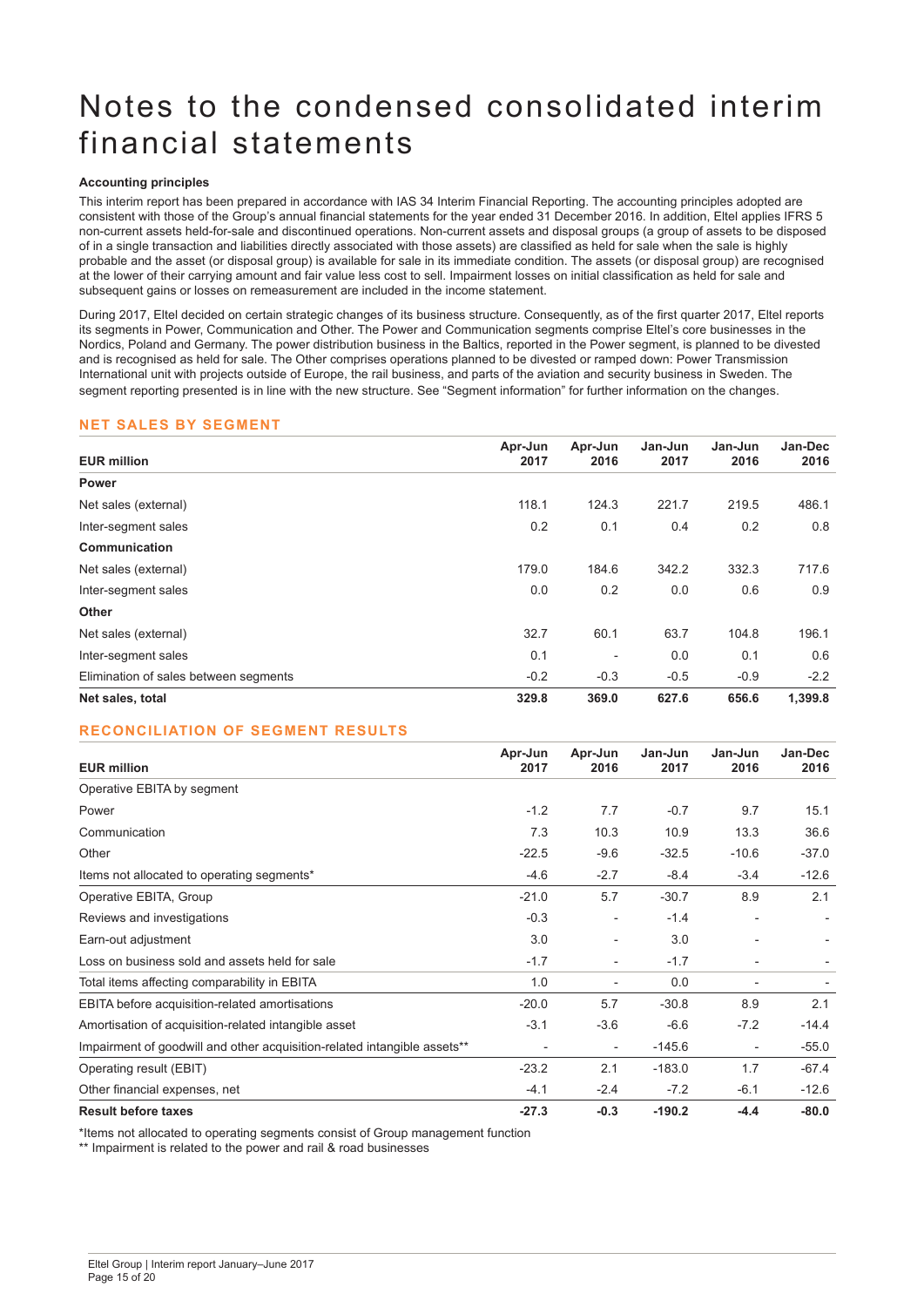#### **ACQUISITIONS, DISPOSALS AND ASSETS AND LIABILITIES HELD FOR SALE**

#### **Acquisitions**

During the period, no new acquisition has been done. Eltel has recognised EUR 3 million adjustment in earn-out estimate of German metering service company U-SERV GmbH mainly relating to short-term volume estimate change due to legislative prolongation of meter replacement schedule in Germany.

#### **Disposals**

In June 2017, Eltel disposed its telecom maintenance service operations in Poland by selling 100% of the shares in Eltel Networks S.A. resulting to EUR 0.8 million sales loss in EBITA. In 2016, net sales of these operations amounted to approximately EUR 24 million and employed approximately 950 people.

#### **Assets and liabilities held for sale**

Eltel's strategic focus is on the Group's core businesses in Power and Communication with the geographical markets being in the Nordics, Poland and Germany. The power business in Latvia was divested in July 2017 and is recognised as held-for-sale.

Operations presented under Other are planned to be divested or ramped down. At the reporting date, no other businesses planned to be divested meet the criteria for held-for-sale presentation.

#### **EARNINGS PER SHARE**

|                                                         | Apr-Jun<br>2017 | Apr-Jun<br>2016 | Jan-Jun<br>2017 | Jan-Jun<br>2016 | Jan-Dec<br>2016 |
|---------------------------------------------------------|-----------------|-----------------|-----------------|-----------------|-----------------|
| Net result attributable to equity holders of the parent | $-24.7$         | $-0.4$          | $-186.1$        | $-4.1$          | $-83.5$         |
| Weighted average number of common shares, basic         | 105.773.026     | 105.208.720     | 105.492.432     | 105.208.720     | 105.208.720     |
| Weighted average number of common shares, diluted       | 105.815.628     | 105.240.558     | 105.525.344     | 105.228.740     | 105.235.678     |
| Earnings per share EUR, basic                           | $-0.23$         | $-0.00$         | $-1.76$         | $-0.04$         | $-0.79$         |
| Earnings per share EUR, diluted                         | $-0.23$         | $-0.00$         | $-1.76$         | $-0.04$         | $-0.79$         |

Numbers of shares adjusted by share issue and bonus element in share issue for all periods. Shares issued were registered on 7 July 2017.

#### **NET WORKING CAPITAL (NWC) AND OPERATIVE CAPITAL EMPLOYED**

| <b>EUR million</b>                                          | 30 Jun<br>2017 | 30 Jun<br>2016 | 31 Dec<br>2016 |
|-------------------------------------------------------------|----------------|----------------|----------------|
| Inventories                                                 | 10.7           | 7.7            | 7.5            |
| Trade and other receivables                                 | 381.6          | 395.4          | 393.3          |
| <b>Provisions</b>                                           | $-28.5$        | $-15.8$        | $-26.5$        |
| Advances received                                           | $-62.1$        | $-58.7$        | $-65.6$        |
| Trade and other payables                                    | $-240.3$       | $-260.7$       | $-292.6$       |
| Other*                                                      | $-1.4$         | 1.3            | $-1.4$         |
| Net working capital                                         | 59.9           | 69.1           | 14.7           |
| Intangible assets excluding acquisition-related allocations | 5.4            | 3.9            | 4.9            |
| Property, plant and equipment                               | 34.3           | 37.7           | 37.8           |
| Operative capital employed                                  | 99.6           | 110.7          | 57.5           |
| Average operative capital employed                          | 105.2          | 94.6           | 53.4           |

\*Includes adjustments for non-NWC items included in above receivable and payables lines, mainly for derivative valuations, contingent consideration from acquisitions and income tax liabilities and NWC items included in other balance sheet lines Assets and liabilities held for sale are not included

#### **DERIVATIVE FINANCIAL INSTRUMENTS**

| <b>EUR million</b>                | 30 Jun 2017       |                    |    | 30 Jun 2016       |                    |      | 31 Dec 2016       |                    |    |
|-----------------------------------|-------------------|--------------------|----|-------------------|--------------------|------|-------------------|--------------------|----|
|                                   | Nominal<br>values | Net fair<br>values |    | Nominal<br>values | Net fair<br>values |      | Nominal<br>values | Net fair<br>values |    |
| Interest rate derivatives         | 23.2              | 0.0                | 1) | 80.5              | $-1.8$             | 3)   | 22.2              | 0.1                | 5) |
| Foreign exchange rate derivatives | 106.9             | 0.0                | 2) | 92.6              | 0.4                | - 4) | 90.9              | 0.3                | 6) |
| Embedded derivatives              | 24.2              | 1.1                |    | 44.0              | 4.0                |      | 37.7              | 3.1                |    |
| <b>Total</b>                      | 154.3             | 1.1                |    | 217.1             | 2.6                |      | 150.9             | 3.6                |    |

Designated as cash flow hedge <sup>1</sup>) EUR -0.7 million <sup>2</sup>) EUR 0.1 million <sup>3</sup>) EUR -1.1 million <sup>4</sup>) EUR 0.0 million <sup>5</sup>) EUR -0.7 million <sup>6</sup>) EUR 0.0 million. Financial assets recognised at fair value through profit and loss comprise solely derivatives. Fair values of the derivative instruments are based on observable market values (level 2 observable input information) at balance sheet date. Fair value of other financial instruments corresponds their book value.

During 2016, SEK and EUR interest rate derivatives were closed prematurely as they no longer qualified as hedges according to IFRS due to negative interest rates. The realised value was included in financial costs.

#### **TRANSACTIONS WITH RELATED PARTIES**

Eltel AB share issue with preferential rights for the Company's shareholders has been fully subscribed, thereby raising gross proceeds of approximately EUR 153.9 million (SEK 1,500 million) before issue costs. The subscription period ended on 22 June 2017. In total, 93,516,133 shares, corresponding to approximately 99.6% of the rights issue, were subscribed for with the exercise of subscription rights. In addition, no transactions have taken place between Eltel and related parties that significantly affect the company's position and earnings during the quarter.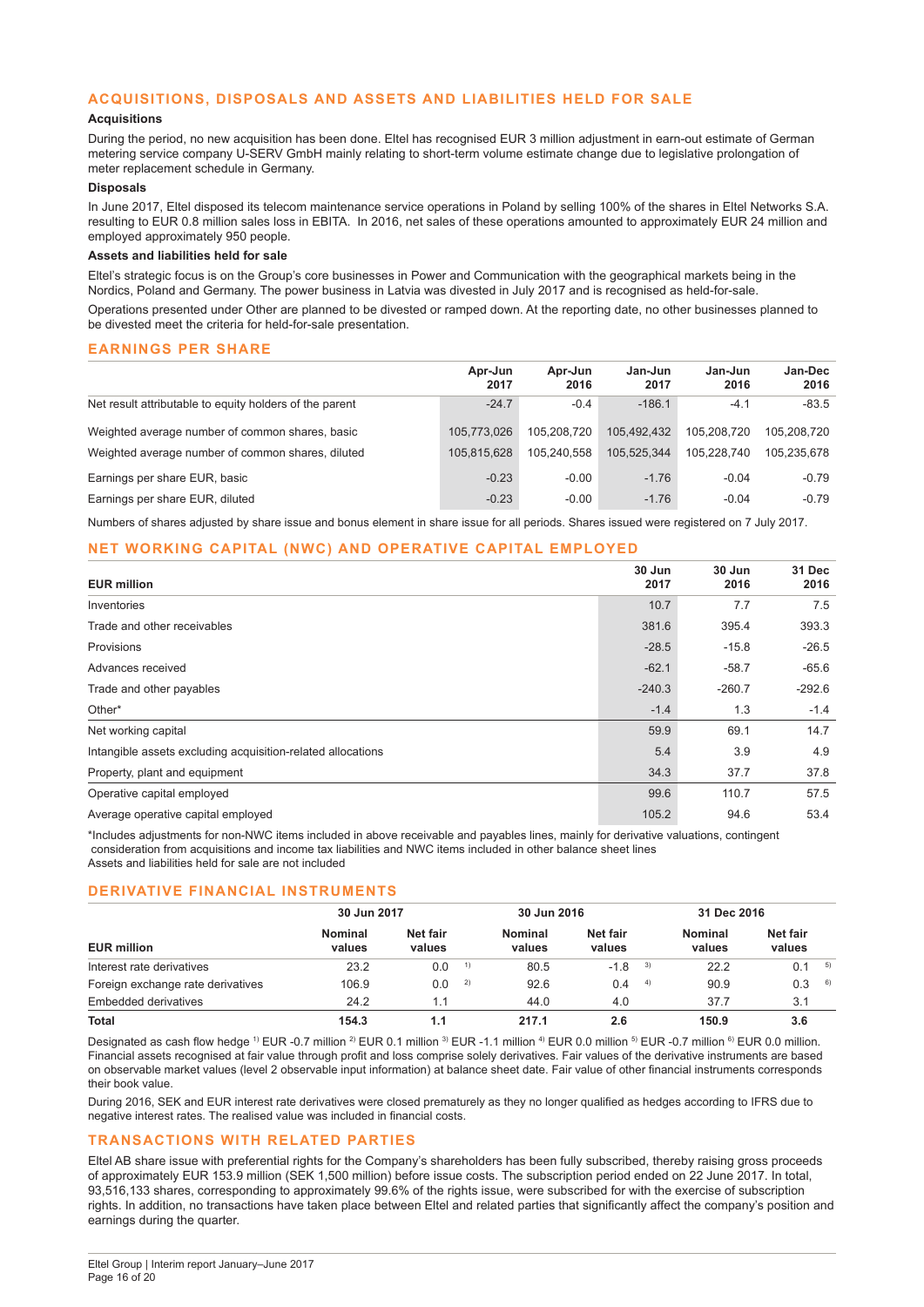### **QUARTERLY KEY FINANCIAL FIGURES FOR THE GROUP**

| <b>EUR million</b>                                                     | Apr-Jun<br>2017          | Jan-Mar<br>2017 | Oct-Dec<br>2016 | Jul-Sep<br>2016 | Apr-Jun<br>2016          | Jan-Mar<br>2016 |
|------------------------------------------------------------------------|--------------------------|-----------------|-----------------|-----------------|--------------------------|-----------------|
| Net sales                                                              | 329.8                    | 297.8           | 387.1           | 356.2           | 369.0                    | 287.5           |
| Net sales growth, %                                                    | $-10.6$                  | 3.6             | $-2.6$          | 14.6            | 19.9                     | 20.3            |
| Operative EBITA                                                        | $-21.0$                  | $-9.7$          | $-14.6$         | 7.8             | 5.7                      | 3.2             |
| Operative EBITA margin, %                                              | $-6.4$                   | $-3.2$          | $-3.8$          | 2.2             | 1.6                      | 1.1             |
| <b>EBITDA</b>                                                          | $-16.8$                  | $-7.6$          | $-11.3$         | 10.8            | 9.3                      | 6.3             |
| <b>EBITA</b>                                                           | $-20.0$                  | $-10.7$         | $-14.6$         | 7.8             | 5.7                      | 3.2             |
| EBITA margin, %                                                        | $-6.1$                   | $-3.6$          | $-3.8$          | 2.2             | 1.6                      | 1.1             |
| Impairment of goodwill and other acquisition-related intangible assets | $\overline{\phantom{a}}$ | $-145.6$        | $-55.0$         |                 | $\overline{\phantom{a}}$ |                 |
| Operating result (EBIT)                                                | $-23.2$                  | $-159.8$        | $-73.2$         | 4.1             | 2.1                      | $-0.4$          |
| EBIT margin, %                                                         | $-7.0$                   | $-53.7$         | $-18.9$         | 1.2             | 0.6                      | $-0.1$          |
| Result after financial items                                           | $-27.3$                  | $-162.9$        | $-77.7$         | 2.1             | $-0.3$                   | $-4.1$          |
| Net result for the period                                              | $-24.5$                  | $-161.4$        | $-80.3$         | 1.9             | $-0.1$                   | $-3.6$          |
| Earnings per share EUR, basic and diluted                              | $-0.23$                  | $-1.53$         | $-0.77$         | 0,01            | $-0.00$                  | $-0.03$         |
| Return on operative capital employed, %*                               | $-35.8$                  | $-11.6$         | 3.9             | 35.1            | 55.7                     | 70.1            |
| Return on equity (ROE), %*                                             | $-72.0$                  | $-76.0$         | $-20.7$         | 3.6             | 9.2                      | 11.1            |
| Leverage ratio*                                                        | N/A                      | N/A             | 13.2            | 4.3             | 3.6                      | 2.6             |
| Net working capital                                                    | 59.9                     | 71.6            | 14.7            | 54.9            | 69.1                     | 48.9            |
| Operative cash flow                                                    | $-10.7$                  | $-66.4$         | 22.5            | 22.6            | $-15.7$                  | $-37.4$         |
| Cash conversion, %*                                                    | N/A                      | N/A             | $-387.4$        | 160.8           | 68.8                     | 112.1           |
| Number of personnel, end of period                                     | 8,685                    | 9,516           | 9,465           | 9,648           | 9,674                    | 9,601           |

\* calculated on a rolling 12-month basis

Return on operative capital employed calculation revised and earlier periods restated accordingly

Assets and liabilities held for sale are not included

#### **QUARTERLY SEGMENT INFORMATION NET SALES**

| <b>EUR million</b>                    | Apr-Jun<br>2017 | 2017   | Jan-Mar Oct-Dec<br>2016 | Jul-Sep<br>2016 | Apr-Jun<br>2016 | Jan-Mar<br>2016 |
|---------------------------------------|-----------------|--------|-------------------------|-----------------|-----------------|-----------------|
| Power                                 | 118.3           | 103.8  | 141.2                   | 126.0           | 124.4           | 95.3            |
| Communication                         | 179.0           | 163.3  | 207.7                   | 178.0           | 184.8           | 148.0           |
| Other                                 | 32.8            | 30.9   | 39.0                    | 52.8            | 60.2            | 44.7            |
| Elimination of sales between segments | $-0.2$          | $-0.2$ | $-0.8$                  | $-0.5$          | $-0.3$          | $-0.5$          |
| Net sales, total                      | 329.8           | 297.8  | 387.1                   | 356.2           | 369.0           | 287.5           |

# **OPERATIVE EBITA BY SEGMENT**

| <b>EUR million</b>              | Apr-Jun<br>2017 | Jan-Mar<br>2017 | Oct-Dec<br>2016 | 2016   | Jul-Sep Apr-Jun<br>2016 | Jan-Mar<br>2016 |
|---------------------------------|-----------------|-----------------|-----------------|--------|-------------------------|-----------------|
| Power                           | $-1.2$          | 0.5             | 2.8             | 2.6    | 7.7                     | 2.0             |
| % of net sales                  | $-1.0$          | 0.5             | 2.0             | 2.0    | 6.2                     | 2.1             |
| Communication                   | 7.3             | 3.6             | 13.4            | 9.9    | 10.3                    | 3.0             |
| % of net sales                  | 4.1             | 2.2             | 6.4             | 5.6    | 5.6                     | 2.0             |
| Other                           | $-22.5$         | $-10.0$         | $-25.3$         | $-1.1$ | $-9.6$                  | $-1.0$          |
| % of net sales                  | $-68.7$         | $-32.4$         | $-64.9$         | $-2.0$ | $-15.9$                 | $-2.3$          |
| Costs not allocated to segments | $-4.6$          | $-3.8$          | $-5.6$          | $-3.6$ | $-2.7$                  | $-0.7$          |
| <b>Operative EBITA</b>          | $-21.0$         | $-9.7$          | $-14.6$         | 7.8    | 5.7                     | 3.2             |
| % of net sales                  | $-6.4$          | $-3.2$          | $-3.8$          | 2.2    | 1.6                     | 1.1             |

# **NUMBER OF EMPLOYEES BY SEGMENT, AT THE END OF PERIOD**

|                  | Apr-Jun<br>2017 | Jan-Mar<br>2017 | Oct-Dec<br>2016 | Jul-Sep<br>2016 | Apr-Jun<br>2016 | Jan-Mar<br>2016 |
|------------------|-----------------|-----------------|-----------------|-----------------|-----------------|-----------------|
| Power            | 2.963           | 2.820           | 2.888           | 3.040           | 3.036           | 2,841           |
| Communication    | 4.427           | 5.274           | 5,232           | 5,259           | 5.258           | 5,486           |
| Other            | 914             | 1.041           | 1.051           | 1.059           | 1.106           | 1,027           |
| Outside segments | 381             | 381             | 294             | 290             | 274             | 247             |
| <b>Total</b>     | 8,685           | 9,516           | 9.465           | 9,648           | 9,674           | 9,601           |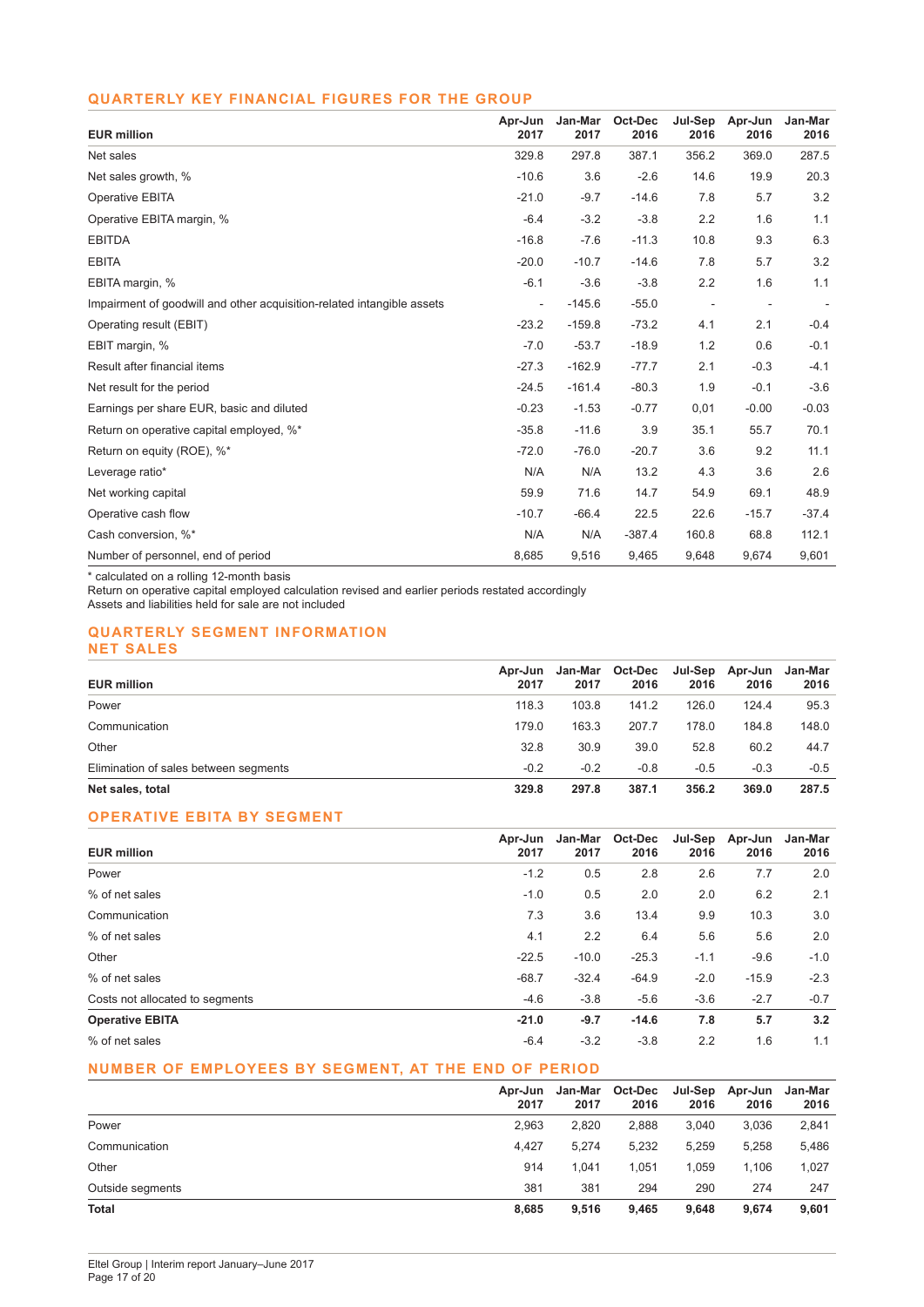# **Definitions and key ratios**

Eltel applies ESMA's (European Securities and Markets Authority) guidelines for alternative performance measures (APM). In addition to the financial measures defined in IFRS, certain key figures, which qualify as alternative performance measures (APMs) are presented to reflect the underlying business performance, facilitate analysis of the Group's development as followed by Group Management and enhance comparability from period to period. The definition of these key figures is presented below and relevant information enabling reconciliations to IFRS measures can be found in connection with relevant parts of the report. These APMs should not be considered as a substitute for measures in accordance with IFRS.

#### **IFRS key ratios**

| <b>EARNINGS PER SHARE (EPS)</b>                           | Net result attributable to equity holders of the parent                                                                                                                                                                                                                                                                             |  |  |  |  |  |
|-----------------------------------------------------------|-------------------------------------------------------------------------------------------------------------------------------------------------------------------------------------------------------------------------------------------------------------------------------------------------------------------------------------|--|--|--|--|--|
|                                                           | Weighted average number of ordinary shares                                                                                                                                                                                                                                                                                          |  |  |  |  |  |
| Alternative performance measures (APMs)                   |                                                                                                                                                                                                                                                                                                                                     |  |  |  |  |  |
| <b>ORGANIC NET SALES</b>                                  | Organic net sales is presented with comparable exchange rates                                                                                                                                                                                                                                                                       |  |  |  |  |  |
| <b>OPERATIVE EBITA</b>                                    | Operating result before acquisition-related amortisations and items affecting comparability                                                                                                                                                                                                                                         |  |  |  |  |  |
| <b>ITEMS AFFECTING</b><br><b>COMPARABILITY</b>            | Items for specific events which management does not consider to form part of the ongoing<br>operative business                                                                                                                                                                                                                      |  |  |  |  |  |
|                                                           | COMMITTED ORDER BACKLOG The total value of committed orders received but not yet recognised as sales                                                                                                                                                                                                                                |  |  |  |  |  |
| <b>OPERATIVE CASH FLOW</b>                                | EBITA + depreciation + change in net working capital – net purchase of PPE (capex)                                                                                                                                                                                                                                                  |  |  |  |  |  |
| <b>CASH CONVERSION, %*</b>                                | Operative cash flow x 100                                                                                                                                                                                                                                                                                                           |  |  |  |  |  |
|                                                           | <b>EBITA</b>                                                                                                                                                                                                                                                                                                                        |  |  |  |  |  |
| <b>EQUITY RATIO, %</b>                                    | Total equity x 100                                                                                                                                                                                                                                                                                                                  |  |  |  |  |  |
|                                                           | Total assets - advances received                                                                                                                                                                                                                                                                                                    |  |  |  |  |  |
| <b>NET DEBT</b>                                           | Interest-bearing debt (excluding shareholder loans) - cash and cash equivalents                                                                                                                                                                                                                                                     |  |  |  |  |  |
|                                                           | Net debt                                                                                                                                                                                                                                                                                                                            |  |  |  |  |  |
| <b>LEVERAGE RATIO*</b>                                    | <b>EBITDA</b>                                                                                                                                                                                                                                                                                                                       |  |  |  |  |  |
| <b>OPERATIVE CAPITAL</b><br><b>EMPLOYED</b>               | Net working capital + Intangible assets excluding goodwill and acquisition-related allocations<br>+ Property, plant and equipment                                                                                                                                                                                                   |  |  |  |  |  |
| <b>RETURN ON OPERATIVE</b><br><b>CAPITAL EMPLOYED, %*</b> | EBITA x 100                                                                                                                                                                                                                                                                                                                         |  |  |  |  |  |
|                                                           | Operative capital employed (average over the reporting period)                                                                                                                                                                                                                                                                      |  |  |  |  |  |
| <b>RETURN ON EQUITY, %*</b>                               | Net result x 100                                                                                                                                                                                                                                                                                                                    |  |  |  |  |  |
|                                                           | Total equity (average over the reporting period)                                                                                                                                                                                                                                                                                    |  |  |  |  |  |
| <b>NET WORKING CAPITAL</b>                                | Net of inventories, trade and other receivables, provisions, advances received and trade<br>and other payables, excluding items in these balance sheet items that are not considered to<br>form part of operative working capital: derivative valuations, contingent consideration from<br>acquisitions and income tax liabilities. |  |  |  |  |  |

\* calculated on a rolling 12-month basis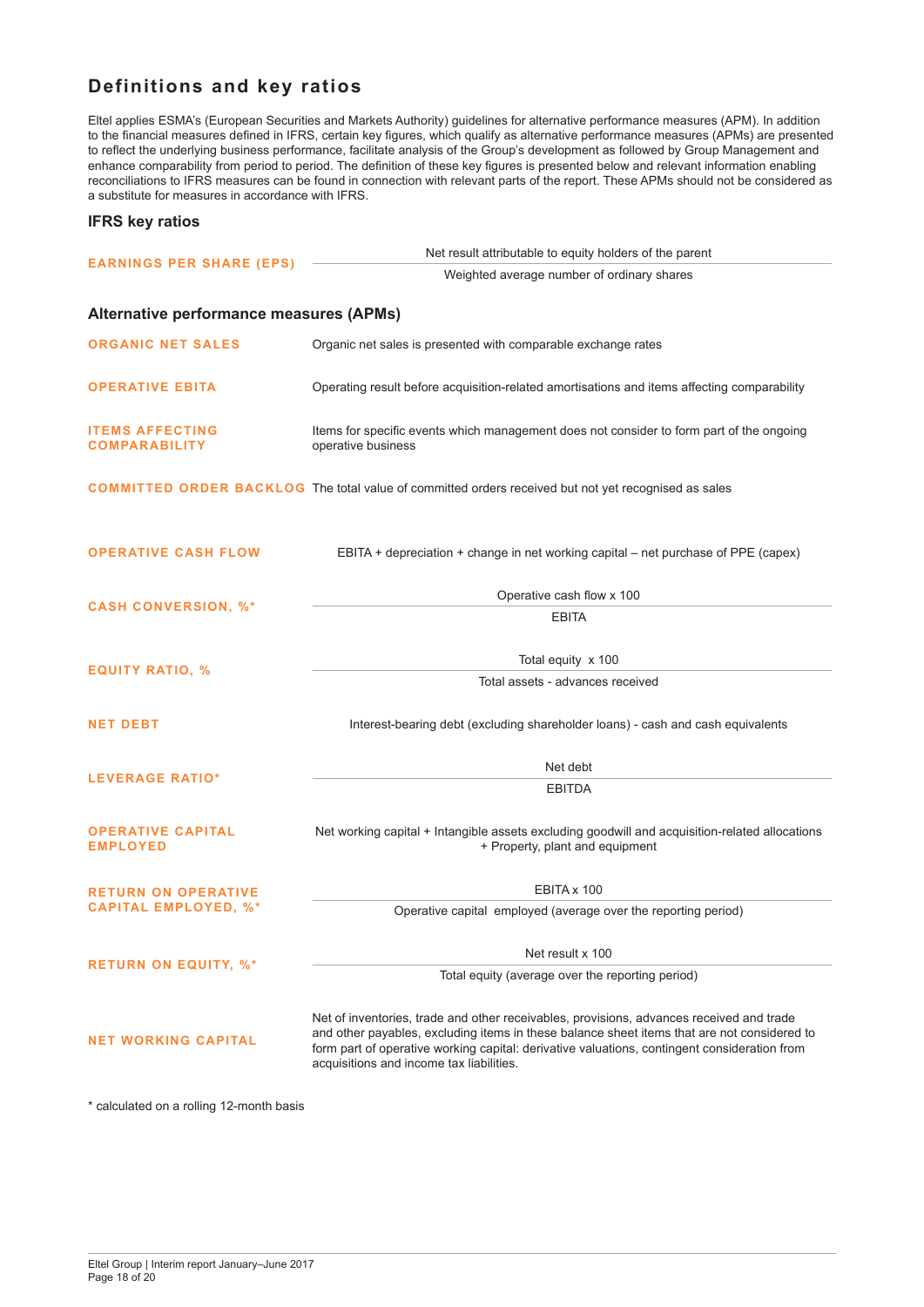# **Parent Company**

Eltel AB owns and governs the shares related to the Eltel Group. The operational and strategic management functions of the Group are centralised to Eltel AB. The Company has no operative business activities and its risks are mainly attributable to the activities of its subsidiaries. The value of investment in group companies has been written down in Q2 2017 in line with the revisited strategy and targets.

#### **PARENT COMPANY INCOME STATEMENT**

| <b>EUR million</b>                          | Apr-Jun<br>2017 | Apr-Jun<br>2016 | Jan-Jun<br>2017 | Jan-Jun<br>2016 | Jan-Dec<br>2016 |
|---------------------------------------------|-----------------|-----------------|-----------------|-----------------|-----------------|
| Net sales                                   |                 |                 |                 |                 | 2.6             |
| Administrative income and expenses          | $-2.5$          | $-1.1$          | $-5.6$          | $-2.3$          | $-7.6$          |
| Write-down of investment in group companies | $-200.0$        | -               | $-200.0$        |                 |                 |
| Interest and other financial income         | 4.5             | 4.9             | 8.8             | 9.9             | 18.9            |
| Interest and other financial expenses       | $-1.8$          | $-1.2$          | $-3.0$          | $-2.0$          | $-3.5$          |
| Net financial items                         | 2.7             | 3.7             | 5.8             | 7.9             | 15.3            |
| <b>Result after financial items</b>         | $-199.8$        | 2.6             | $-199.8$        | 5.6             | 10.3            |
| Group contributions given                   |                 | ٠               |                 |                 | $-9.8$          |
| Taxes                                       | $-0.1$          | $-0.6$          | $-0.1$          | $-1.2$          |                 |
| Net result                                  | $-199.8$        | 2.0             | $-199.8$        | 4.4             | 0.5             |

#### **PARENT COMPANY BALANCE SHEET**

| <b>EUR million</b>                   | 30 Jun 2017 | 30 Jun 2016 | 31 Dec 2016              |
|--------------------------------------|-------------|-------------|--------------------------|
| <b>ASSETS</b>                        |             |             |                          |
| Investment in group companies        | 382.1       | 589.9       | 573.4                    |
| Deferred tax assets                  | 1.0         | 0.1         | 0.1                      |
| Other financial asset                | 35.0        | 35.0        | 35.0                     |
| <b>Total non-current assets</b>      | 418.1       | 625.0       | 608.5                    |
| Trade and other receivables          | 2.5         | 0.9         | 3.4                      |
| Cash pool receivable                 | 226.2       | 50.1        | 74.0                     |
| Cash and cash equivalents            | 0.0         | 0.1         | 0.0                      |
| <b>Total current assets</b>          | 228.6       | 51.1        | 77.4                     |
| <b>TOTAL ASSETS</b>                  | 646.7       | 676.1       | 685.9                    |
| <b>EQUITY AND LIABILITIES</b>        |             |             |                          |
| <b>Total equity</b>                  | 440.5       | 493.7       | 489.7                    |
| Debt                                 |             | 83.2        |                          |
| Liabilities to shareholders          | 35.0        | 35.0        | 35.0                     |
| Deferred tax liabilities             | 0.1         | 1.2         | $\overline{\phantom{a}}$ |
| <b>Total non-current liabilities</b> | 35.1        | 119.5       | 35.0                     |
| Debt                                 | 136.3       | 43.9        | 130.4                    |
| Liabilities to group companies       | 27.0        | 17.3        | 29.0                     |
| Trade and other payables             | 7.8         | 1.7         | 1.9                      |
| <b>Total current liabilities</b>     | 171.1       | 62.9        | 161.2                    |
| <b>Total liabilities</b>             | 206.2       | 182.4       | 196.2                    |
| <b>TOTAL EQUITY AND LIABILITIES</b>  | 646.7       | 676.1       | 685.9                    |

#### **EQUITY**

| <b>EUR million</b>    | 1 Jan<br>2017 | Proceeds<br>from shares<br>issued | New share<br>issue costs.<br>net of tax | reserve.<br>net of tax   | Hedging Equity-settled<br>share-based<br>payment | Net result               | 30 Jun<br>2017 |
|-----------------------|---------------|-----------------------------------|-----------------------------------------|--------------------------|--------------------------------------------------|--------------------------|----------------|
| Share capital         | 126.3         | ۰                                 | $\sim$                                  | ۰                        | ۰                                                | $\overline{\phantom{a}}$ | 126.3          |
| Non-restricted equity | 363.3         | ٠                                 | ٠                                       | 0.1                      | 0.0                                              | $-199.8$                 | 163.6          |
| Share issue           | $\sim$        | 153.9                             | $-3.3$                                  | $\overline{\phantom{a}}$ | $\overline{\phantom{a}}$                         | $\overline{\phantom{a}}$ | 150.6          |
| Total                 | 489.7         | 153.9                             | $-3.3$                                  | 0.1                      | 0.0                                              | $-199.8$                 | 440.5          |

#### **Changes in share capital registered after the balance sheet date**

Eltel AB's Annual General Meeting on 1 June 2017 resolved upon a reduction of share capital by EUR 62,624,238 and share issue with preferential rights for the Company's shareholders. The share issue was fully subscribed in June 2017, thereby raising gross proceeds of approximately EUR 153.9 million (SEK 1,500 million) before issue costs. Through the rights issue, the number of ordinary shares in Eltel increases by 93,936,357 to 156,560,595 and the share capital increases by approximately EUR 94,735,011 to approximately EUR 158,433,250 in total, following registration of the rights issue by the Swedish Companies Registration Office. The exceeding amount of the issue proceeds after deduction of issue costs will be accounted for in the share premium reserve on the Company's balance sheet and thereby increase the Company's unrestricted equity.

The changes in share capital were registered by the Swedish Companies Registration Office on 7 July 2017.